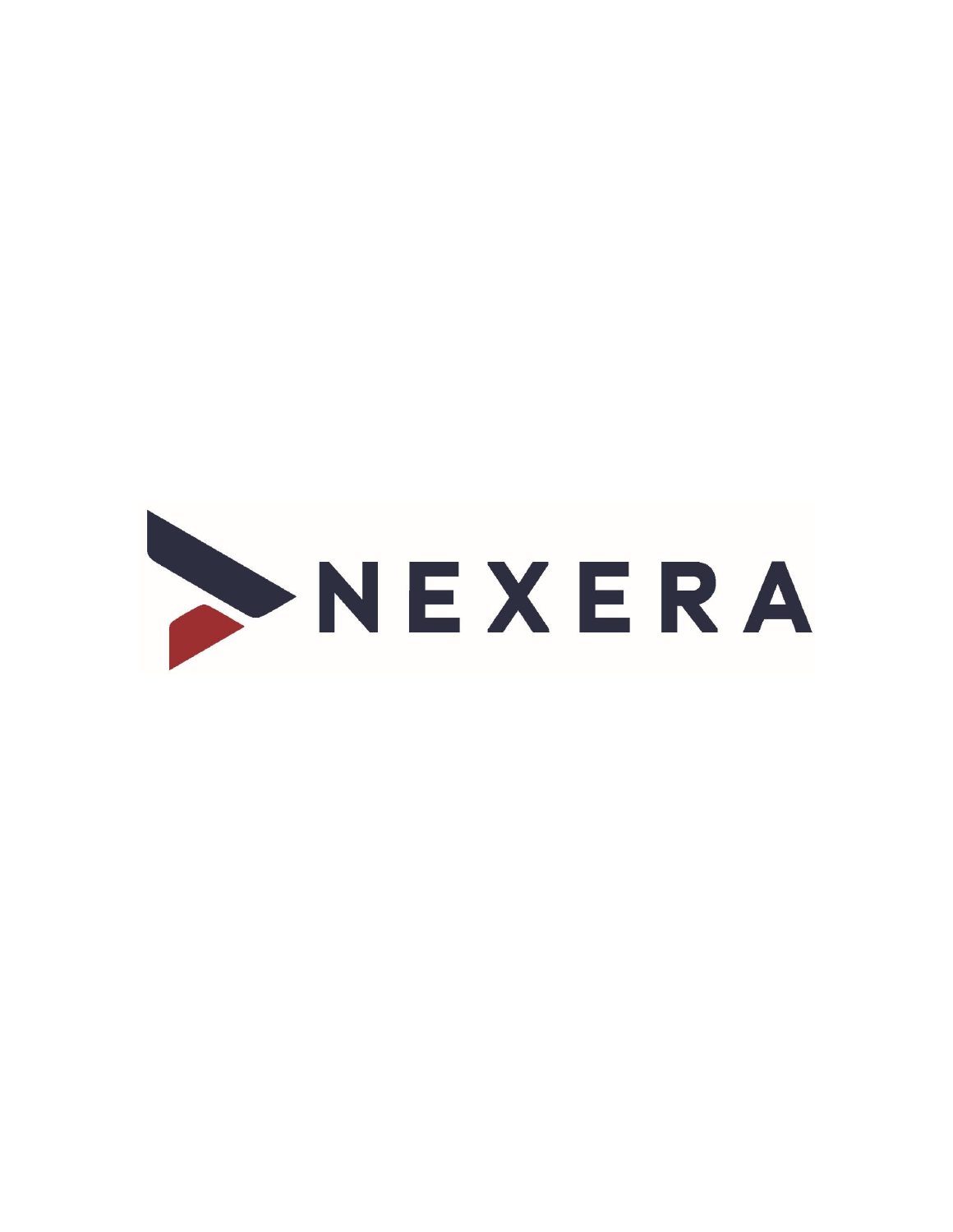# **MANAGEMENT'S DISCUSSION & ANALYSIS**

This Management's Discussion and Analysis (MD&A) should be read in conjunction with Nexera Energy Inc. (the "Company") audited annual Consolidated Financial Statements for the year ended December 31, 2021. Certain information regarding the Company contained herein may constitute forward-looking statements under applicable securities laws. Such statements are subject to known or unknown risks and uncertainties that may cause actual results to differ materially from those anticipated or implied in the forward-looking statements.

Additional information relating to the Company is available on SEDAR at www.sedar.com. The Company is listed on the TSX Venture Exchange under the symbol "NGY". The MD&A is dated May 30, 2022

## **BASIS OF PRESENTATION**

The financial data presented below has been prepared in accordance with International Financial Reporting Standards. All amounts are reported in Canadian dollars unless otherwise indicated.

### **Basis of consolidation**

The consolidated financial statements referenced in this MD&A include the accounts of the Company and its United States Branch, as well as Production Resources, Inc. (PRI) where the Company owns 75% of the outstanding shares. Control exists when the Company has the power over the investee, exposure or rights to variable returns from its involvement and has the ability to affect those returns through its power over the investee. The financial statements of subsidiaries, including entities which the Company controls, are included in the consolidated financial statements from the date that control commences until the date that control ceases. The financial statements of the subsidiaries are prepared for the same reporting period as the Company, using consistent accounting policies. All intercompany transactions and balances have been eliminated.

#### **Application of Accounting Estimates**

The significant accounting policies used by the Company are disclosed in Note 3 to the annual Consolidated Financial Statements for the year ended December 31, 2021. Certain accounting policies require that management make appropriate decisions with respect to the formulation of estimates and assumptions that affect the reported amounts of assets, liabilities, revenues and expenses. Management reviews its estimates on a periodic basis. The emergence of new information and changed circumstance may result in actual results or changes to estimates that differ materially from current estimated amounts.

#### **Non-IFRS and Non-GAAP Measures**

This MD&A includes the following measures that are from time to time used by the Company, but do not have any standardized meaning under IFRS and may not be comparable to similar measures presented by other companies:

- a) "Funds from operations" should not be considered an alternative to, or more meaningful than "cash flow from operating activities" as determined in accordance with IFRS as an indicator of the Company's financial performance. Funds from operations is determined by adding non-cash expenses to the net income or loss for the period, deducting decommissioning liability expenditures and does not include the change in working capital applicable to operating activities. Management believes that in addition to cash flow from operating activities, funds from operations is a useful supplemental measure as it provides an indication of the results generated by the Company's principal business activities before the consideration of how such activities are financed.
- b) "Operating netback" Operating netbacks are calculated by deducting royalties and operating costs, including transportation costs, from revenues.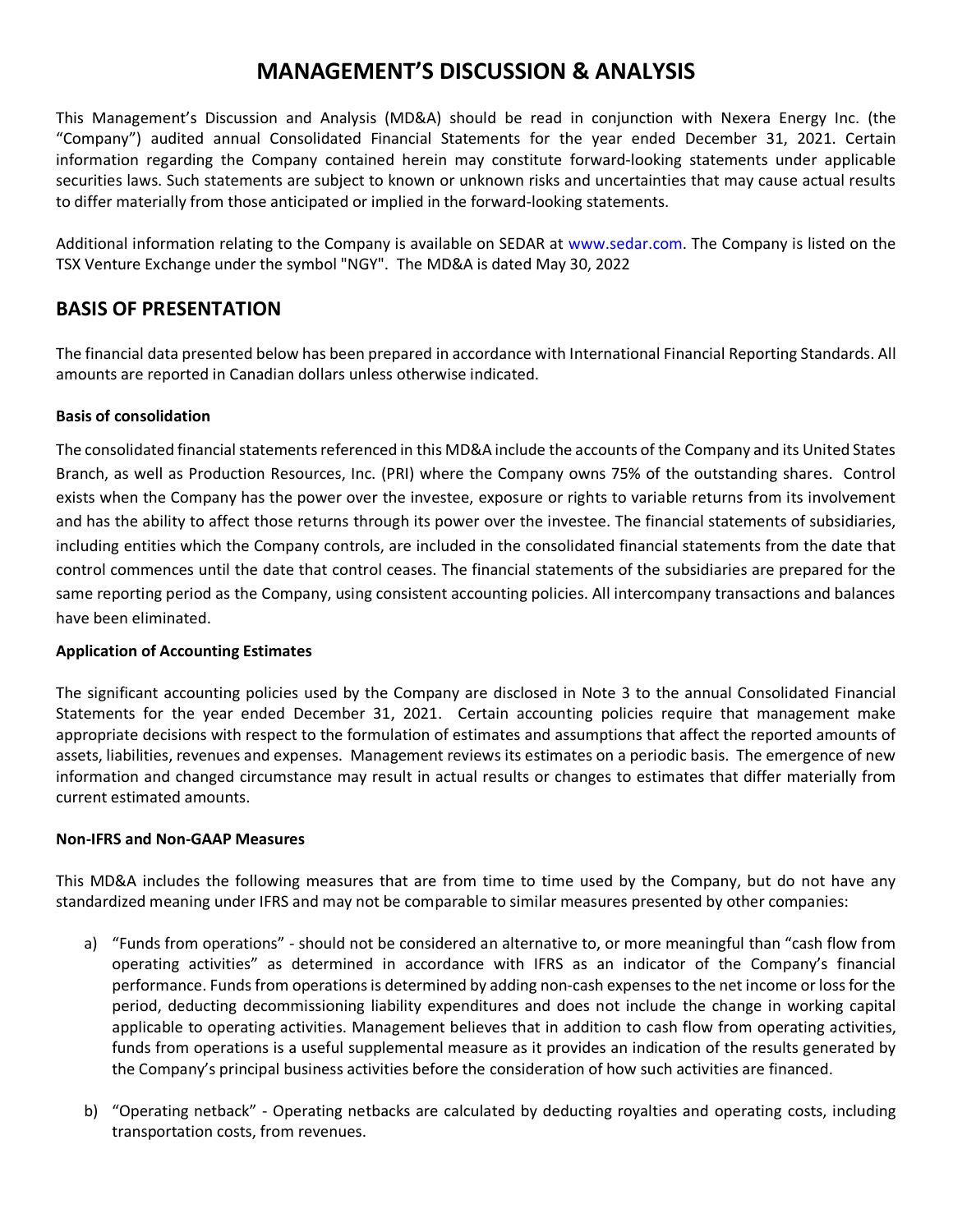c) "Working capital" – working capital includes total current assets and total current liabilities. The working capital ratio is calculated by deducting total current liabilities.

### **Going Concern**

At December 31, 2021, the Company had not yet achieved profitable operations, had an accumulated deficiency of \$39,306,718 since its inception and had a working capital deficiency of \$17,855,863 (defined as current assets less current liabilities), and expects to incur further losses in the development of its business. The ability to continue as a going concern is dependent on obtaining continued financial support, completing public equity financing or generating profitable operations in the future. Management is committed to raising additional capital to meet its exploration and operating obligation, however, additional equity financing is subject to the global financial markets and economic conditions, which have recently been disrupted and are volatile, and the debt and equity markets, which are distressed, particularly for junior petroleum and natural gas companies. All of these factors, together with the current unstable economic conditions, indicate the existence of material uncertainties related to events or conditions that may cast significant doubt as to whether the Company can continue as a going concern and, therefore, it may be unable to realize its assets and discharge its liabilities in the normal course of business. These consolidated financial statements do not reflect the adjustments to the carrying value of assets and liabilities, the reported revenues and expenses, and the statement of financial position classifications that would be necessary if the going concern assumption was not appropriate. Any adjustments necessary to the consolidated financial statements if the Company ceases to be a going concern could be material.

On March 11, 2020, the COVID-19 outbreak was declared a global pandemic by the World Health Organization. Measures enacted to prevent the spread of the virus have resulted in global business disruptions with significant economic repercussions. The current economic climate has caused uncertainty and extraordinary volatility in the oil and gas industry.

These events and the war in Ukraine have negatively impacted, and are expected to continue to negatively impact, the Company's business.

#### **BOE Presentation**

The term "barrels of oil equivalent" (BOE) may be misleading, particularly if used in isolation. A BOE conversion of six thousand cubic feet of natural gas to one barrel of oil (6:1) is based on an energy equivalency conversion method primarily applicable at the burner tip and does not represent a value equivalency at the wellhead. Readers should be aware that historical results are not necessarily indicative of future performance.

## **FORWARD-LOOKING STATEMENTS**

Certain statements contained within the Management's Discussion and Analysis, and in certain documents incorporated by reference into this document, constitute forward looking statements. These statements relate to future events or our future performance. All statements other than statements of historical fact may be forward looking statements. Forward looking statements are often, but not always, identified by the use of words such as "seek", "anticipate", "budget", "plan", "continue", "estimate", "expect", "forecast", "may", "will", "project", "predict", "potential", "targeting", "intend", "could", "might", "should", "believe" and similar expressions. These statements involve known and unknown risks, uncertainties and other factors that may cause actual results or events to differ materially from those anticipated in such forward looking statements.

In particular, this MD&A may contain the following forward looking statements pertaining to, without limitation, the following:

The Company's future production volumes and the timing of when additional production volumes will come on stream; the Company's realized price of commodities in relation to reference prices; the Company's future commodity mix; future commodity prices; the Company's expectations regarding future royalty rates and the realization of royalty incentives; the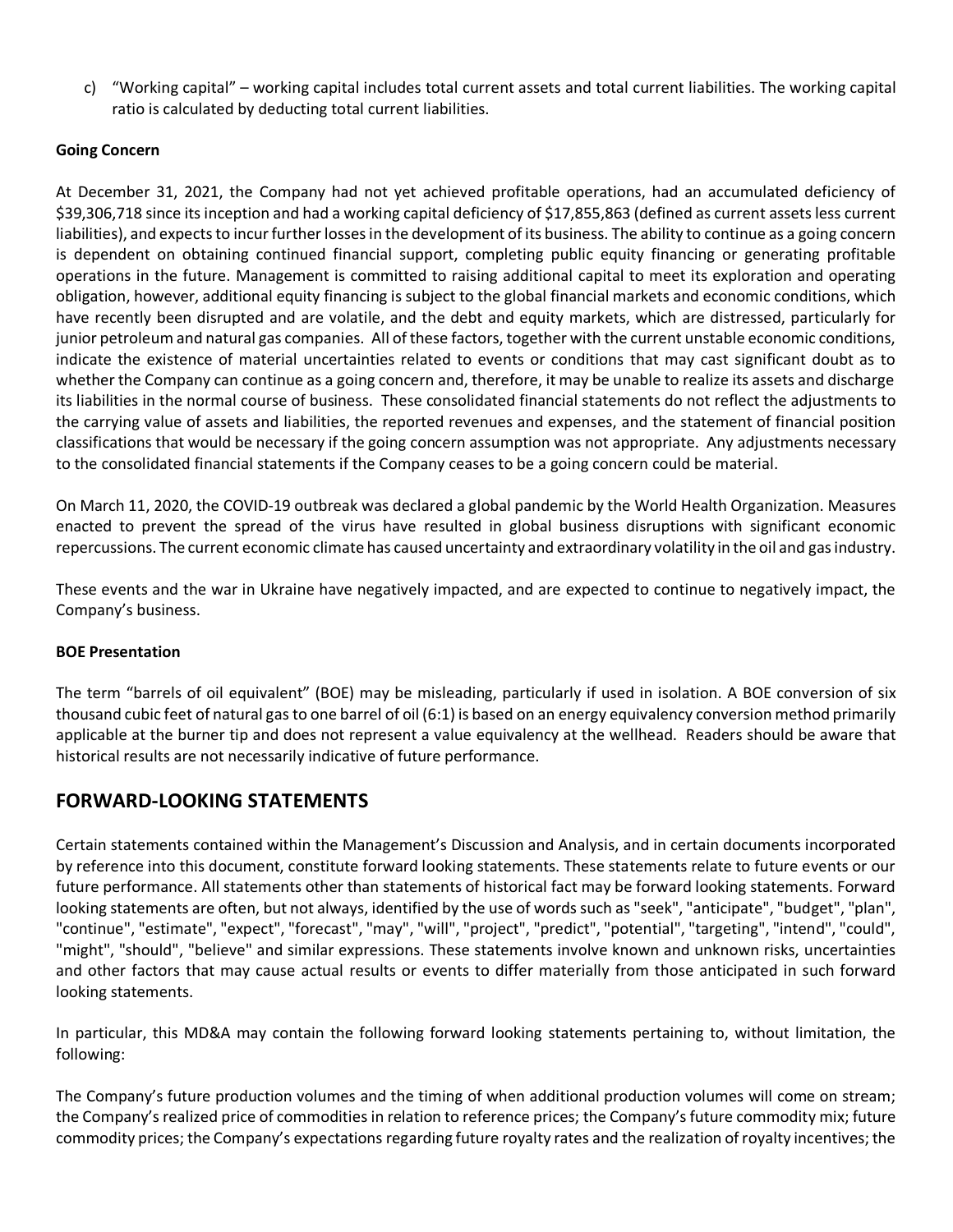Company's expectation of future operating costs on a per unit basis; future general and administrative expenses; future development and exploration activities and the timing thereof; the future tax liability of the Company; the expected rate of depletion, depreciation and accretion; the estimated future contractual obligations of the Company; the future liquidity and financial capacity of the Company; and, the Company's ability to fund its working capital and forecasted capital expenditures. In addition, statements relating to "reserves" or "resources" are deemed to be forward looking statements, as they involve the implied assessment, based on certain estimates and assumptions, that the resources and reserves described can be profitably produced in the future.

With respect to the forward looking statements contained in the MD&A, the Company has made assumptions regarding: future commodity prices; the impact of royalty regimes and certain royalty incentives; the timing and the amount of capital expenditures; production of new and existing wells and the timing of new wells coming on-stream; future proved finding and development costs; future operating expenses including processing and gathering fees; the performance characteristics of oil and natural gas properties; the size of oil and natural gas reserves; the ability to raise capital and to continually add to reserves through exploration and development; the continued availability of capital, undeveloped land and skilled personnel; the ability to obtain equipment in a timely manner to carry out exploration and development activities; the ability to obtain financing on acceptable terms; the ability to add production and reserves through exploration and development activities; and, the continuation of the current tax and regulation.

We believe the expectations reflected in forward looking statements contained herein are reasonable but no assurance can be given that these expectations will prove to be correct and such forward looking statements included in, or incorporated by reference into, this MD&A should not be unduly relied upon. These statements speak only as of the date of this MD&A or as of the date specified in the documents incorporated by reference into this Management's Discussion and Analysis, as the case may be. The actual results could differ materially from those anticipated in these forward looking statements as a result of the risk factors set forth below and elsewhere in this MD&A, which include volatility in market prices for oil and natural gas; counterparty credit risk; access to capital; changes or fluctuations in production levels; liabilities inherent in oil and natural gas operations; uncertainties associated with estimating oil and natural gas reserves; competition for, among other things, capital, acquisitions of reserves, undeveloped lands and skilled personnel; stock market volatility and market valuation of the Company's stock; geological, technical, drilling and processing problems; limitations on insurance; changes in environmental or legislation applicable to our operations, and our ability to comply with current and future environmental and other laws; changes in income tax laws or changes in tax laws and incentive programs relating to the oil and gas industry, changes in the regulatory regimes under which the Company operates, changes in the political and social environment that may impact the Company and the other factors discussed under "Risk Factors" in the following annual MD&A. Readers are cautioned that the foregoing lists of factors are not exhaustive. The forward looking statements contained in this MD&A and the documents incorporated by reference herein are expressly qualified by this cautionary statement. The forward looking statements contained in this document speak only as of the date of this document and the Company does not assume any obligation to publicly update or revise them to reflect new events or circumstances, except as may be required pursuant to applicable securities laws.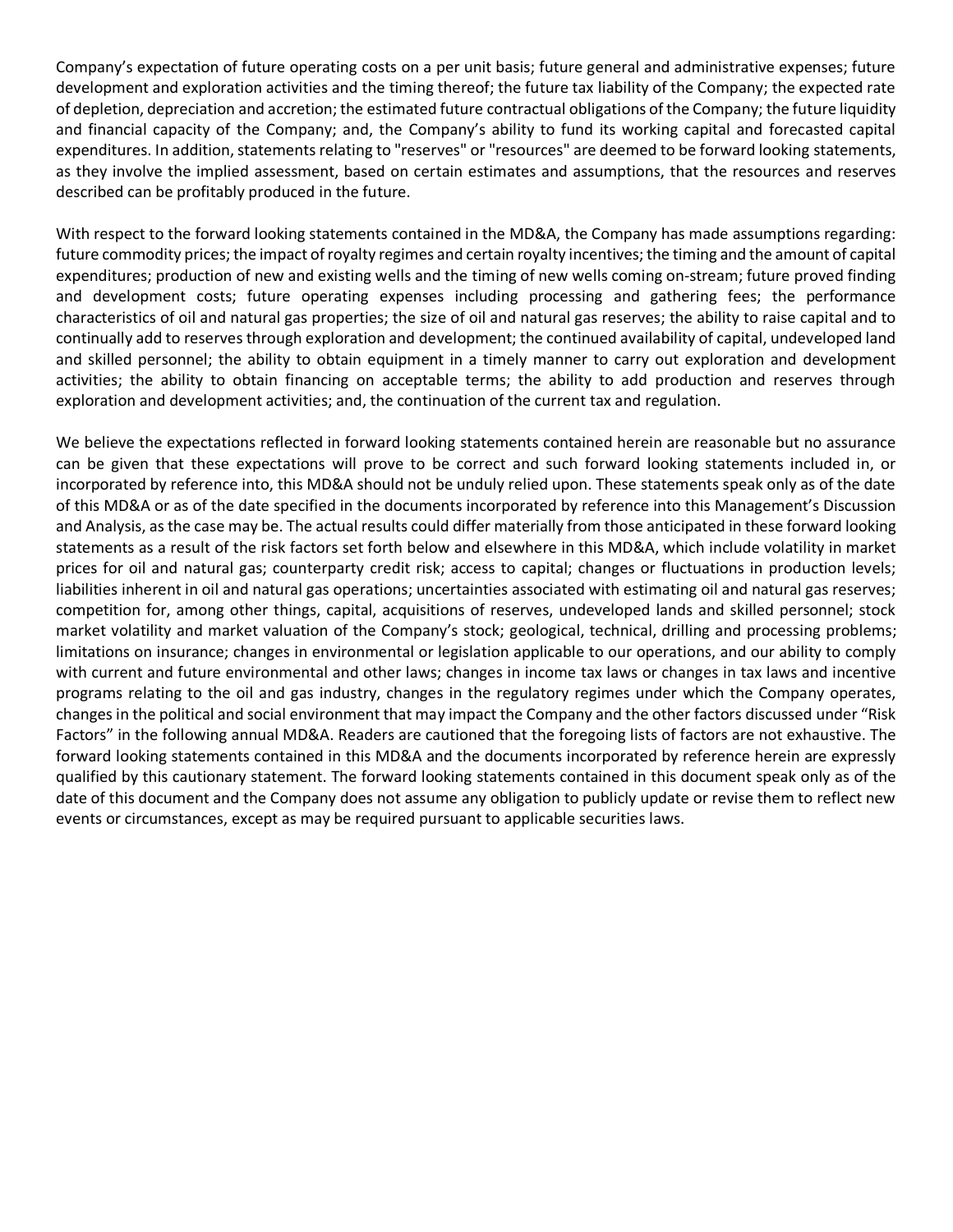## **OVERALL PERFORMANCE AND OUTLOOK**

The Company's focus remains its oil based exploration program in South Texas.

### **HIGHLIGHTS OF 2021 AND EVENTS SUBSEQUENT TO THE YEAR END:**

#### **On April 01, 2022 the Company announced Change of Auditor**

Nexera Energy Inc., announced that it had filed a Notice of Change of Auditor appointing Crowe MacKay LLP as auditors of the Corporation. At the request of the Corporation's Audit Committee the previous auditors resigned as auditors of the Company March 28, 2022. There were no disagreements, unresolved issues, or consultations with the previous auditors.

#### **On November 04, 2021 the Company announced plans to drill the second well at Stockdale**

Nexera Energy Inc., in partnership with Alliance Petroleum Interests of Dallas, Tex., will drill the second deep horizontal well at the company's Stockdale Horizon project in south Texas. Both Nexera and Alliance are pleased with results to date at the first Stockdale horizontal well (McGrew 1H), and the second well has now been permitted. The surface lease has been prepared for drilling, and it is anticipated that the well will be spudded on or about Nov. 12, 2021. Drilling the well to a total measured depth of approximately 6,400 feet will take several weeks.

These first two wells at Stockdale represent the company's commitment to a new transformative strategy of drilling high-impact horizontal wells as part of the company's exploration program in south Texas.

#### **On October 28, 2021 the Company provided the following update on the Huebinger and Stockdale wells:**

Nexera Energy Inc.'s Huebinger E1 well averaged 26 barrels of oil per day during its first six weeks of production. The company is very encouraged by these initial rates. With anticipated first-year production of 8,700 barrels, the well is expected to pay out in approximately seven months.

Additionally, the company has successfully drilled the second well on the Huebinger lease, Huebinger E2. The well has been completed in the Buda formation and will be on production this week. The Huebinger E1 and E2 wells were drilled on the company's Wooden Horse property and represent the latest vertical wells drilled at Wooden Horse. At approximately 2,600 feet deep, the wells can be drilled and put on production economically and quickly, and with the recent results at E1 and E2, the company has identified five new locations for future drilling.

At the company's Stockdale Horizon project, the McGrew 1H horizontal Austin Chalk well is now equipped and on production. Further information on initial production rates will be released as they become available..

#### **On October 19, 2021 the Company provided the following operational update:**

As the COVID-19 pandemic has continued through 2021 there have been unprecedented labour shortages across America, especially in the oil and gas sector of South Texas. These, third party, staffing shortages have caused numerous project delays for Nexera. With surging oil prices, industry service providers throughout South Texas have recently been staffing up their operations and Nexera is moving quickly to get projects progressing that were originally scheduled earlier this year. Despite these industry labour shortages, Nexera has been fortunate to maintain internal staffing levels to operate and complete projects that do not require third party services.

The company is pleased to report that the Huebinger E1 well, at the company's Wooden Horse property, has successfully been brought on line and initial production numbers will be released as they become available.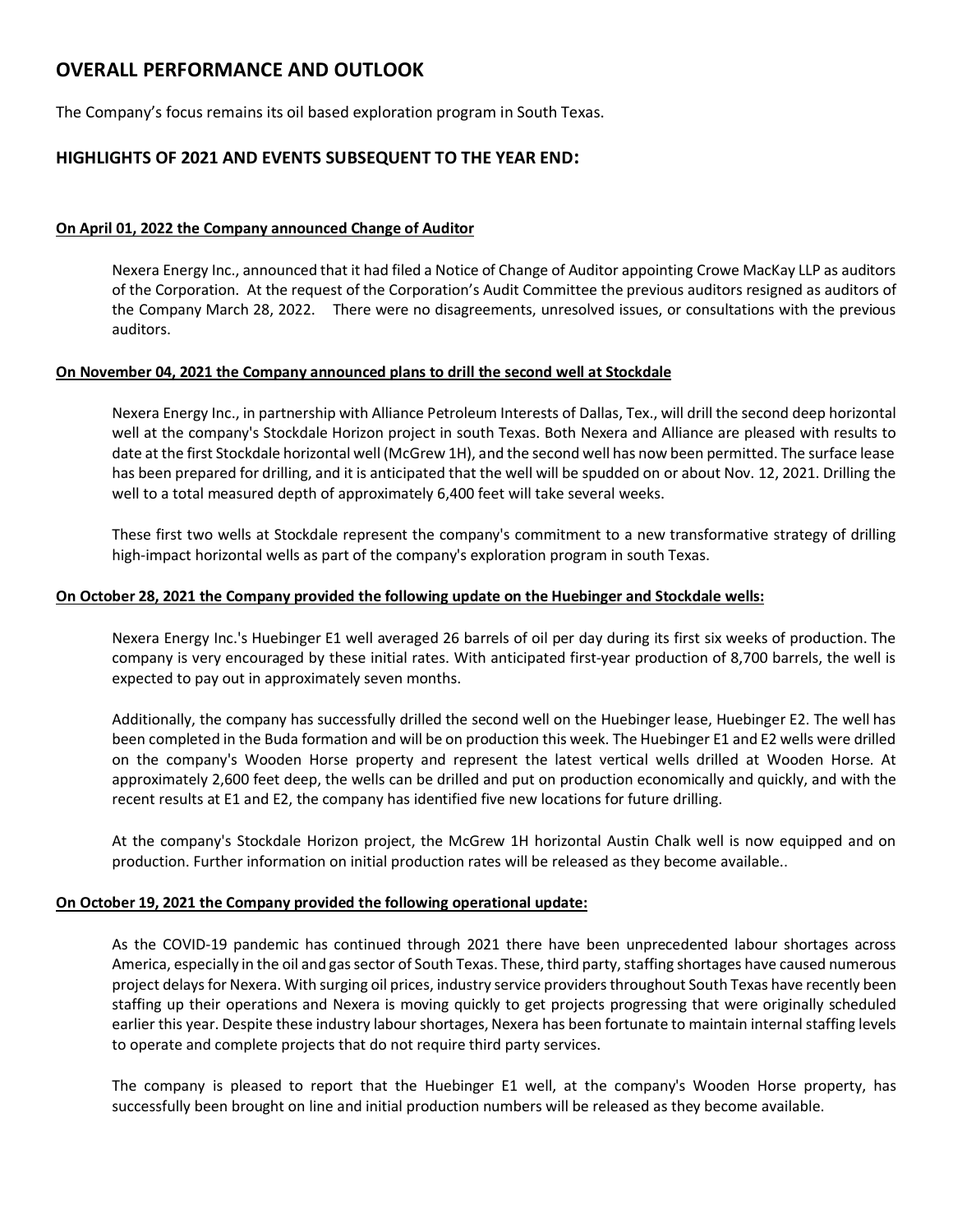Earlier this year, the company drilled its first high impact horizontal Austin Chalk well (McGrew 1H) at the company's Stockdale Horizon property. The company is currently equipping the McGrew 1H well to begin production within the next week. The company has begun the process to lease additional lands on trend with the McGrew 1H well to expand the Stockdale Horizon project.

#### **On March 11, 2021 the Company announced the acquisition of the remaining 25% stake in Production Resources Inc.**

Nexera Energy Inc. reported that the Corporation entered into an agreement (dated March 10, 2021) with Hillcrest Investments Ltd. ("**Hillcrest**") to acquire a 25% interest in Production Resources Inc. ("**PRI**"), a private south Texas company that Nexera currently owns a 75% interest in. Nexera is the current operator of PRI and its assets. After closing this transaction, Nexera will own 100% of PRI.

Pursuant to the transaction, Nexera will buy Hillcrest's 25% interest in PRI for USD\$400,000, in accordance with the following: (i) USD\$100,000 paid in 24 equal installments (monthly); plus (ii) the remaining USD\$300,000 (being CDN\$378,930) to be settled by way of the issuance of 3,789,300 Nexera common shares ("**Common Shares**") at \$0.10/Common Share. In addition, PRI's debt amounts owing to Hillcrest (totaling USD\$400,000) are cancelled/terminated as part of this transaction.

Hillcrest currently owns 1,500,000 Common Shares (2.6% of Nexera). After closing this transaction, Hillcrest will own 5,325,300 Common Shares (9.08% of Nexera). Hillcrest is controlled by Clarence Wagenaar who owns or controls an additional 2,500,000 Common Shares. Mr. Wagenaar, as a result of controlling an aggregate 7,825,300 Common Shares, will become an insider of Nexera (controlling approximately 13.3% of Nexera).

All of the Common Shares issued pursuant to the transaction are subject to a 4-month hold period. Completion of the transaction is subject to the final approval of the TSX Venture Exchange.

#### **On March 1, 2021 the Company announced the closing of a Private Placement**

Nexera Energy Inc. reported that the Corporation has closed its previously announced private placement. Pursuant to this closing, an aggregate 13,333,330 units ("**Units**") were issued at a price of \$0.06 per Unit, for aggregate consideration of \$800,000. Each Unit consisted of one (1) Common Share of the Corporation and one (1) share purchase warrant (the "**Warrant**") (each full Warrant shall entitle the holder thereof to purchase one (1) additional Common Share of the Corporation for a period of 12 months from the issuance of the Units at a price of \$0.10) (the "**Offering**").

The Warrants are subject to an acceleration clause whereby if after four months and one day following the date the Warrants are issued, the closing price of the Common Shares of the Corporation on the principal market on which such shares trade is equal to or exceeds \$0.15 for 30 consecutive trading days (with the 30<sup>th</sup> such trading date hereafter referred to as the "**Eligible Acceleration Date**"), the Warrant expiry date shall accelerate to the date which is 30 calendar days following the date a press release is issued by the Corporation announcing the reduced warrant term, provided, no more than five business days following the Eligible Acceleration Date: (i) the press release is issued; and (ii) notices are sent to all warrant holders.

The net proceeds from this offering will be used as follows, in accordance with day-to-day operations: (i) Stockdale Horizon prospect mineral lease acquisitions; (ii) Wooden Horse project mineral lease acquisitions, renewals and drilling of the Patriot well(s); (iii) service equipment purchase(s); and (iv) working capital purposes.

All of the Common Shares and Warrants issued pursuant to the private placement are subject to a 4-month hold period. Completion of the private placement is subject to the final approval of the TSX Venture Exchange.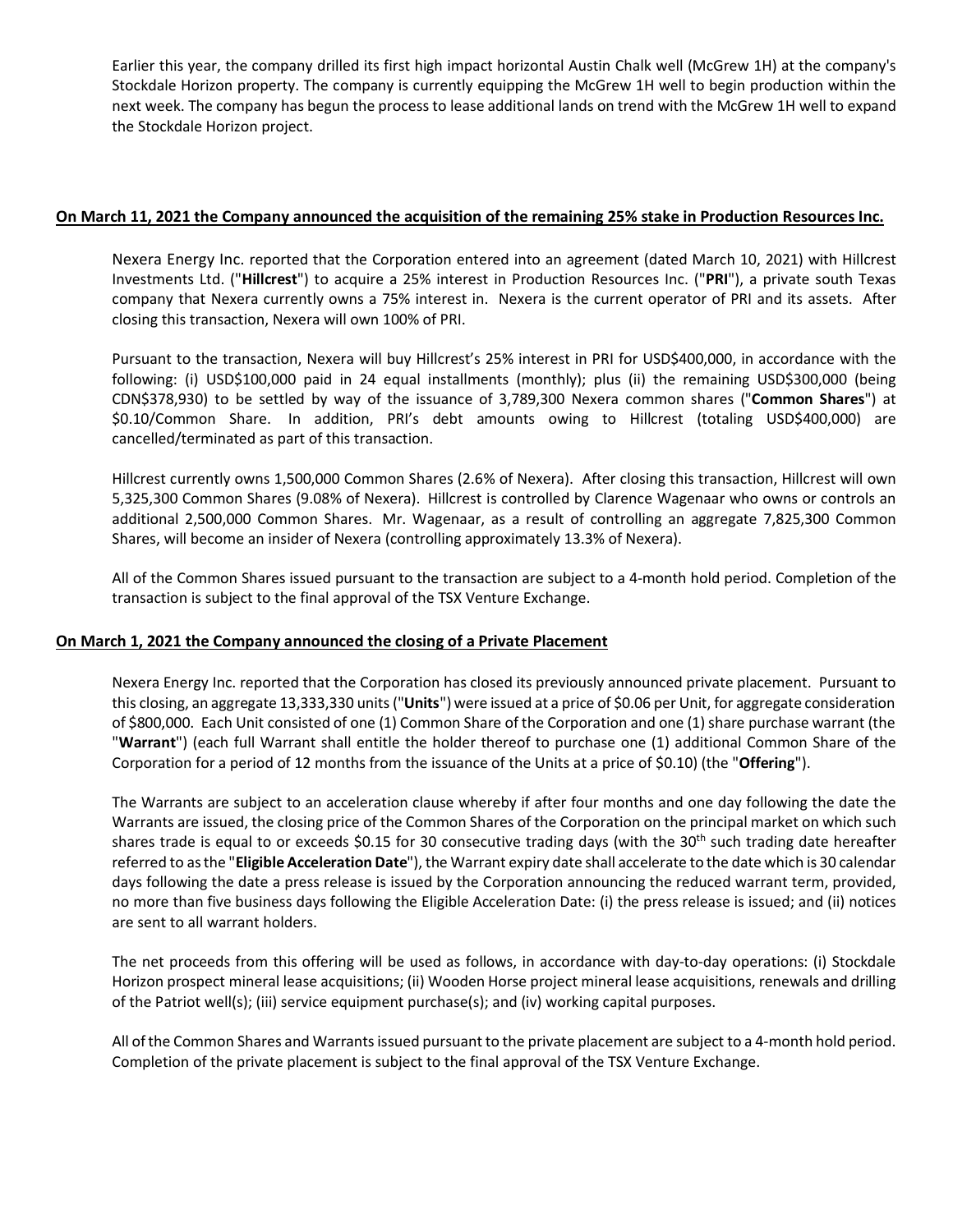#### **On February 18, 2021 the Company announced plans to form well plugging subsidiary**

Nexera Energy Inc. announced plans to form a new wholly owned subsidiary, Nexera Energy Services, Inc., to engage in plugging inactive oil wells. The Company has secured and owns all the required equipment, and has the expertise, including qualified employees, to engage in the plugging of inactive and orphaned wells throughout the State of Texas.

Nexera Energy Services will work with local landowners, government and regulatory agencies, and academic institutions and experts, to remediate the abandoned and orphaned well issue, one well at a time, starting with plugging three inactive wells on its own leases.

Oil well plugging throughout Texas costs between \$8,000 - \$140,000 per well, and Nexera believes there is significant margin to cover costs and profit from this new business unit. Nexera operates with a deep understanding of the geology of South Texas, and has existing employees and subcontractors active in the area, making this new business a natural fit.

#### **On January 22, 2021 the Company announced plans to drill second well on Huebinger lease**

Nexera Energy Inc. announced that the Company completed drilling the Huebinger E1 well at the Company's Wooden Horse project in South Texas. The well has been cased and is being equipped to begin production testing. Huebinger E1 was drilled in partnership with Alliance Petroleum Interests ("Alliance"), of Dallas, Texas whereby Alliance pays 100% of the costs to drill and complete the well and Nexera retains 25% of its interest at no cost to the Company. Nexera and Alliance are now moving forward with drilling a second well at Wooden Horse.

Additionally, the Company reported that testing operations continue to progress at the recently drilled Stockdale Horizon 1H well. Currently, the Company is limited to daylight hours testing. During the testing intervals to date the well has consistently flowed back load/kill fluids, oil, and gas at rates in excess of 1 million cubic feet per day at approximately 1,500 psi. Further information will be provided as it becomes available

#### **On January 18, 2021 the Company drilling had commenced at Huebinger E1**

Nexera Energy Inc. announced that the Company spudded the first well on the Huebinger lease at the Company's Wooden Horse project in South Texas. To minimize the potential of water inflow, Huebinger E1 will be the first well drilled at Wooden Horse using the Company's new drilling methodology to target the productive Austin Chalk formation and not drill into the Edwards formation. The Huebinger E1 location and potential second location were chosen as they are on trend and structurally up-dip from the Company's producing Kuhn wells. Huebinger E1 is being drilled in partnership with Alliance Petroleum Interests ("Alliance"), of Dallas, Texas whereby Alliance will pay 100% of the costs to drill and complete the well and Nexera will retain 25% of its interest at no cost to the Company. Partnerships for additional wells on the Huebinger lease are in discussions and the Company's percentage interest in future wells may vary.

The Company will continue to pursue a carefully designed capital expenditure program at the Company's Stockdale Prospect, La Vernia assets, and Wooden Horse Kuhn Wells, as well as opportunities similar to the API Horizon JV, HugoCellR, and MarPat partnerships.

Additionally, the Company will pursue acquisitions and dispositions which would allow us to add production, reserves, and cash flow in a cost effective manner while maintaining a level of flexibility in our balance sheet. Our proven management and dedicated team of professionals are engaged and committed to developing our high-quality asset base.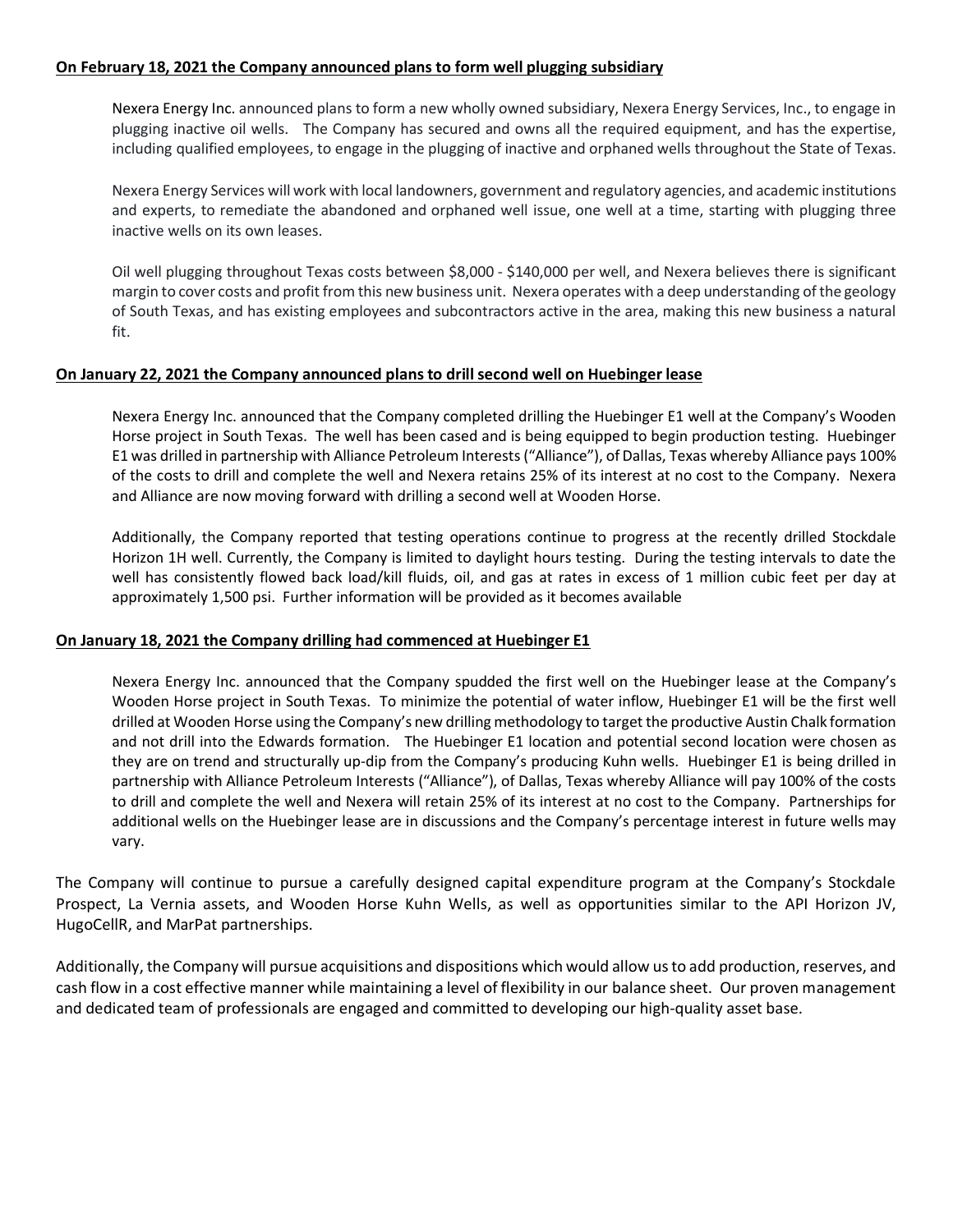## **SELECTED ANNUAL INFORMATION**

|                                                           | 2021      | 2020      | 2019        |
|-----------------------------------------------------------|-----------|-----------|-------------|
| Revenue                                                   | 1.353.200 | 943.557   | 1,096,356   |
| Net loss                                                  | 3,891,098 | 5,093,134 | (5,767,913) |
| Per common share - basic                                  | (0.07)    | (0.21)    | (0.29)      |
| Per common share - diluted                                | (0.07)    | (0.21)    | (0.29)      |
| Total assets                                              | 5.126.606 | 3.691.216 | 5,860,273   |
| Total non-current financial liabilities                   | 4,598,613 | 1,764,457 | 1,247,866   |
| Cash dividends or distributions declared per common share |           |           |             |

#### *Year ended December 31, 2020*

The net loss for the year ended December 31, 2021 was \$3,891,098 or \$0.07 per share compared to \$5,093,134 or \$0.11 per share in the previous year. The Company completed a 1:15 share consolidation in 2020.

Revenue from the sale of petroleum and natural gas is recorded on a gross basis when title passes to an external party and is recognized based on volumes delivered to customers at contractual delivery points and rates. The costs associated with the delivery, including production, transportation and production-based royalty expenses are recognized in the same period in which the related revenue is earned and recorded.

Revenue increased to \$1,353,200 for the year ended December 31, 2021 from revenue of \$943,557 during the year ended December 31, 2020. Year over year, the Company's revenue has decreased 14%. With the onset, and continued uncertainty of the Covid-19 pandemic, commodity prices fluctuated significantly in 2020 with a range of \$15.49 to \$75.41 per barrel and ranged from \$10.00 to \$90.00 in 2021. There continues to be minimal production from the Canadian oil and gas assets as the majority of these assets were disposed prior to 2016. The Company will continue to focus on its exploration program in Texas.

Production expenses for the year ended December 31, 2021 decreased slightly to \$613,437 from \$642,933 for the year ended December 31, 2020 on a 43% increase in revenues.

General and administrative expenses ("G&A") increased to \$1,293,156 during the year ended December 31, 2021 from \$1,155,286 for the same period during 2020. The increase in the Company's G&A is consistent of the Company's efforts to grow the South Texas asset base including the La Vernia acquisition in Q1, 2020.

|                 | <b>General &amp; Administrative Expenses</b> |                        |  |  |
|-----------------|----------------------------------------------|------------------------|--|--|
|                 | December 31, 2021 (\$)                       | December 31, 2020 (\$) |  |  |
| Net G&A expense | 1,293,156                                    | 1,155,286              |  |  |

#### *Fourth Quarter Fiscal 2020*

The net loss for the quarter ended December 31, 2021 was \$3.450 million or \$0.07 per share compared to \$3.340 million or \$0.07 per share in the previous year as the Company completed a 1:15 share consolidation in 2020.

Revenue decreased to \$214,889 for the quarter ended December 31, 2021 from revenue of \$214,889 during the quarter ended December 31, 2020.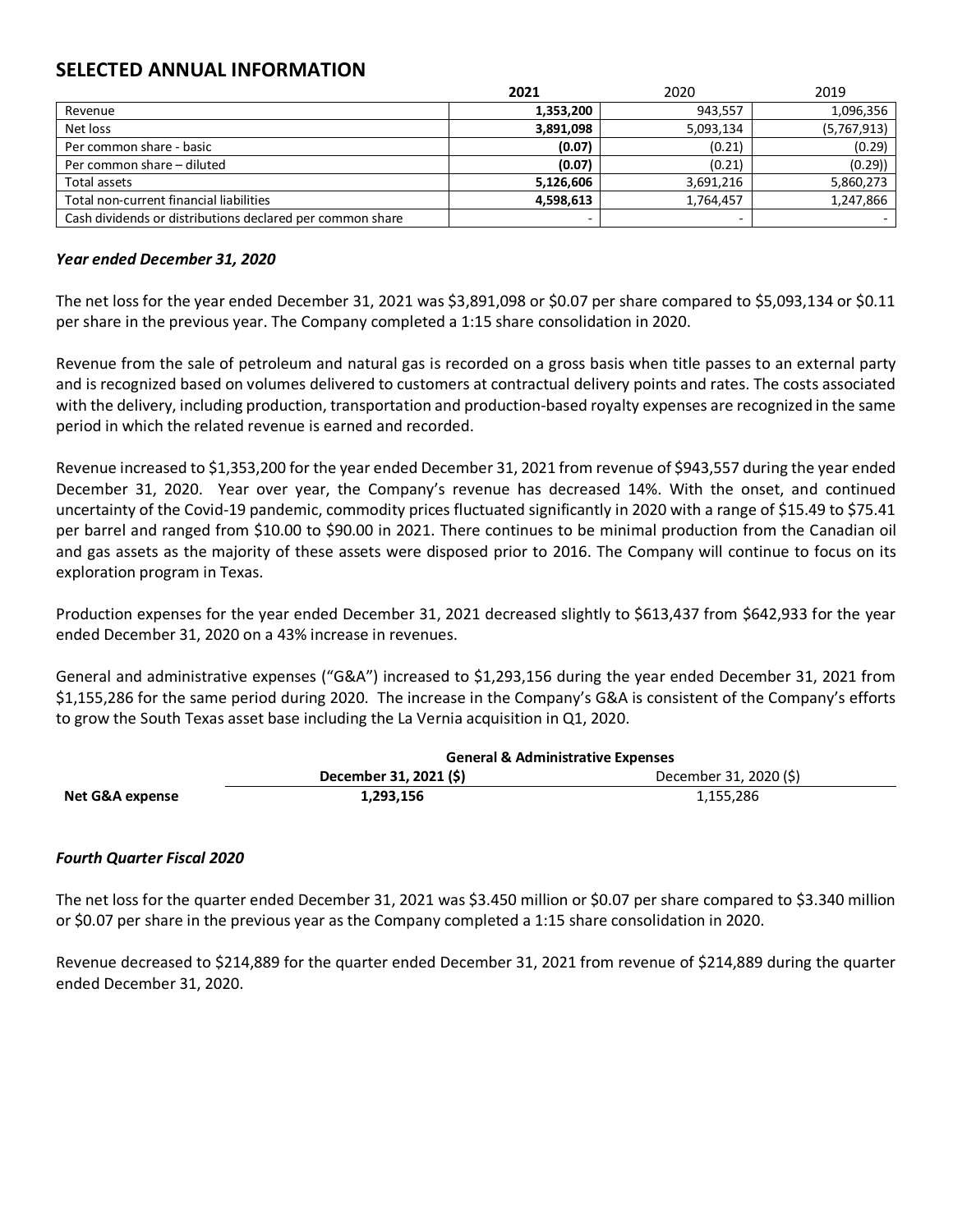## **QUARTERLY FINANCIAL INFORMATION**

The following is a summary of selected quarterly information that has been derived from the Consolidated Financial Statements of the Company. This summary should be read in conjunction with the Consolidated Financial Statements of the Company as contained in the public record.

| <b>Quarterly Financial Information</b>      | <b>Dec 31</b> | Sept 30 | June 30 | <b>Mar 31</b> | <b>Dec 31</b> | Sept 30                  | June 30 | <b>Mar 31</b> |
|---------------------------------------------|---------------|---------|---------|---------------|---------------|--------------------------|---------|---------------|
| (\$000 except per share and unit<br>values) | 2021          | 2021    | 2021    | 2021          | 2020          | 2020                     | 2020    | 2020          |
|                                             |               |         |         |               |               |                          |         |               |
| Petroleum and natural gas sales             | 312           | 332     | 267     | 215           | 239           | 182                      | 308     | 366           |
| Net (loss) income                           | 283           | (282)   | (577)   | (3, 315)      | (572)         | (333)                    | (738)   | (3,856)       |
| Net loss per share                          |               |         |         |               |               |                          |         |               |
| Basic and diluted                           | 0.02          | (0.01)  | (0.01)  | (0.07)        | (0.02)        | (0.01)                   | (0.03)  | (0.02)        |
| Average daily sales                         |               |         |         |               |               |                          |         |               |
| Natural gas (MCF/d)                         | 6             | 33      | 29      | 45            | 20            | $\overline{\phantom{a}}$ | 20      | 17            |
| Oil/NGL (BBLs/d)                            | 41            | 43      | 42      | 51            | 47            | 52                       | 47      | 40            |
|                                             |               |         |         |               |               |                          |         |               |
| Barrels of oil equivalent (BOE/d)           | 47            | 48      | 47      | 59            | 50            | 52                       | 50      | 43            |
| Average sales prices                        |               |         |         |               |               |                          |         |               |
| Natural Gas (\$/MCF)                        | 15.15         | 9.33    | 5.75    | 3.55          | 1.95          |                          | 4.58    | 5.80          |
| Oil/NGL (\$/BBL)                            | 94.43         | 78.65   | 66.46   | 44.79         | 53.35         | 39.87                    | 69.19   | 73.26         |
|                                             |               |         |         |               |               |                          |         |               |
| Sales price of oil equivalent               | 92.72         | 76.43   | 63.24   | 44.13         | 48.46         | 39.87                    | 66.42   | 75.80         |
| $($ \$/BOE)                                 |               |         |         |               |               |                          |         |               |
| Operating costs (\$/BOE)                    | 30.40         | 19.56   | 48.37   | 9.93          | 20.22         | 39.06                    | 46.71   | 25.13         |
| Royalty Expense (\$/BOE)                    | 22.23         | 26.99   | 17.58   | 9.86          | 20.30         | 10.54                    | 17.15   | 3.41          |
| Operating netback (\$/BOE)                  | 40.01         | 29.89   | (2.71)  | 24.35         | 7.94          | (9.72)                   | 2.56    | 47.26         |

#### **Explanation of Quarterly Variances**

On a quarter by quarter basis, production volumes, and accordingly petroleum and natural gas sales, have remained minimal in Canada, with little fluctuation. The Company's growth has been primarily reflected in the acquisition of the La Vernia asset in South Texas in early 2020, and the recent production optimization in all fields, spurred by recent increases in commodity prices.

## **LIQUIDITY & CAPITAL RESOURCES**

In order to resolve its working capital deficiency of \$17,855,863, and to access additional share equity, Nexera will continue to emphasize its exploration program in Texas. The Company's Texas prospects should produce better returns due to higher oil prices compared with natural gas, as well as greater drilling potential and more drilling locations.

Given the Company's recurring operating losses it is critical that the Company focus on areas with the potential for growth, positive cash flow and income, which are considered to exist in the Texas.

The Company has a long history of successful private placements and anticipates that it will be able to complete private placements in the future. The Company completed the following Private Placements in 2020 and 2021.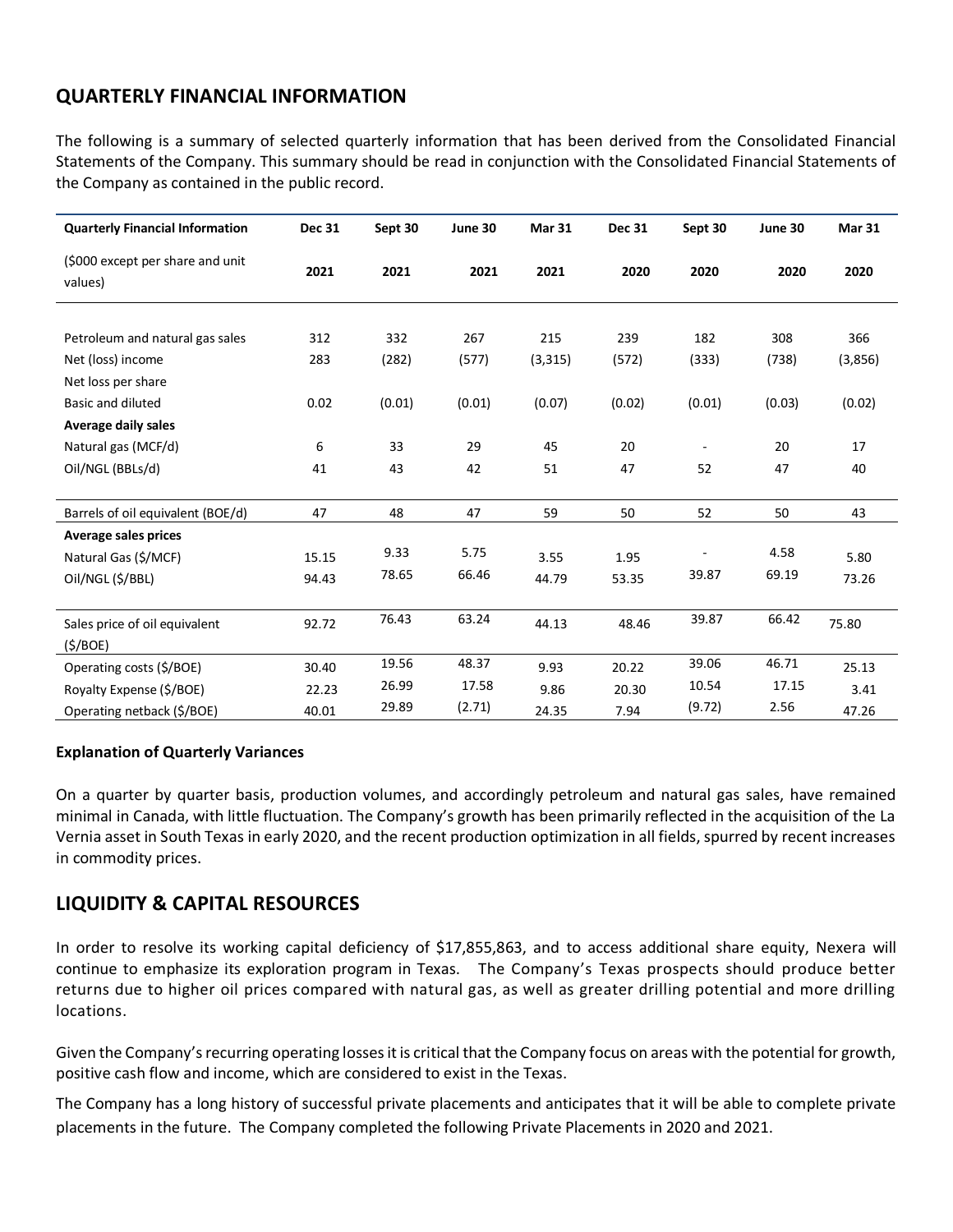On December 16, 2020, the Company was able to close the following private placement for proceeds of \$1,085,230:

Number of units: 21,704,600 common share units (Each unit consists of one common share and one common share purchase warrant, exercisable for 12 months at a price of five cents.)

Purchase price: \$0.05 per unit

On March 1, 2021, the Company was able to close the following private placement for proceeds of \$800,000:

Number of units: 13,333,330 common share units (Each unit consists of one common share and one common share purchase warrant, exercisable for 12 months at a price of ten cents.)

Purchase price: \$0.06 per unit

All of the Common Shares and Warrants issued pursuant to the private placements were/are subject to a 4-month hold period.

#### **LOANS AND CREDIT FACILITIES**

#### · **Convertible debt**

On January 1, 2012, the Company entered into a loan agreement (the "Loan Agreement") with a corporation owned and controlled by a party who is also a significant shareholder of the Company (the "Lender") whereby the Company received a \$150,000 USD (\$204,750 CAD) loan with a maturity date of one year (the "Original Loan"). Pursuant to the Loan Agreement, if it is mutually agreed upon by both parties, the maturity date can be extended by an additional year. During the years ended December 31, 2015 and 2014, the Lender advanced an additional loan amount of \$75,000 and \$100,000 (the "Advances"), respectively, to the Company under the same terms as the Original Loan. At each maturity date, the Company and the Lender mutually agreed to extend the Original Loan and the Loan advances by an additional year. Interest on the Loan is 12% per annum, payable monthly, on the outstanding principal amount. Security for the loan consists of a \$150,000 promissory note issued to the Lender and monthly production from certain Texas assets equivalent to the principal portion of the loan and any unpaid interest.

On May 31, 2018, the Company entered into an agreement to settle the convertible debt and short-term loan (Note 10(a)). The convertible debt and the short-term loan had aggregate accrued interest of \$301,686 recorded in accounts payables and accrued liabilities. On February 4, 2019, the Company received regulatory approval and settled all amounts owing via the issuance of 1,032,879 common shares of the Company at a price of \$0.05 per share for a total of \$924,659 (Note 12(a)). The Company's share price was trading at \$0.02 per common share on this date and \$554,795 was recorded to contributed surplus to record the difference in share price at the date of settlement as it was determined that the shareholder creditor was acting in its capacity as a shareholder. The related party controlled directly and indirectly 2,102,467 common shares of the Company on February 10, 2019, the date the shares were issued. The shareholder creditor waived all additional interest from May 31, 2018, the date of the settlement agreement.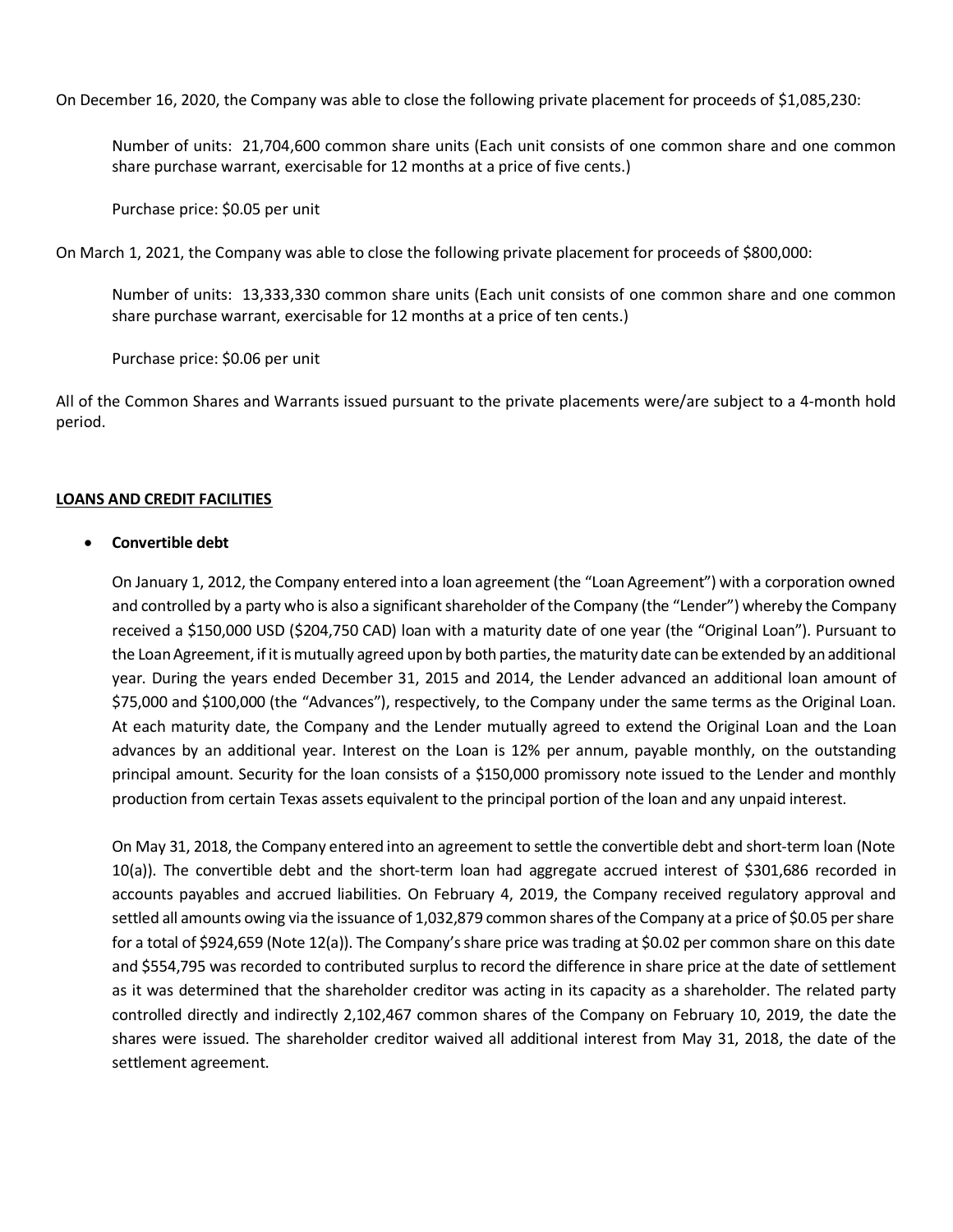### · **Demand loan**

On May 12, 2015, the Company entered into a loan agreement (the "Demand Loan") with a corporation owned and controlled by a party who is also a significant shareholder of the Company (the "Lender") for up to an amount of \$150,000. This balance was paid down to \$75,000 in 2019. The Demand Loan is due on the demand of the Lender and bears interest of 8.00% per annum, compounded monthly. The balance outstanding at December 31, 2021 is \$62,010 (December 31, 2020 - \$75,000) and has accrued interest of \$6,459 (December 31, 2020 - \$11,364) included in accounts payable and accrued liabilities. The Company may repay the Demand Loan in full at any time prior to demand without notice or penalty.

### · **Short-term loan**

a) During the year ended December 31, 2016, the Company received a short-term loan (the "Short-term Loan") from the Lenders associated with the Convertible debt (note 8), collectively, the Lenders (the "Lenders") in the maximum available amount of \$350,000. A set-up fee of \$6,000 was charged by the Lenders, and was included in general and administrative expenses. Interest on the Short-term Loan is 10% per annum, compounded monthly. The Short-term Loan matured December 1, 2016. The Company may re-pay some or all of the outstanding balance of the Short-term Loan without notice or penalty.

As security for the total Short-term Loan, if the Short-term Loan is not repaid by the maturity date (December 1, 2016), at the option of the Lenders (the "Option"), the Lenders may acquire a 10% equity investment in PRI for an amount equal to the amounts owing by the Company to the Lenders at that time. If the Option is exercised by the Lenders, the Lenders have granted the Company the ability to re-acquire the 10% equity investment in PRI for a period of 9 months from Option exercise date insofar as the Short-term Loan is fully repaid.

The Short-term loan and accrued interest was settled for common shares on February 4, 2019 (Note 8).

The following table summarizes the accounting of the Loan:

| Balance, December 31, 2018                | 200.000   |
|-------------------------------------------|-----------|
| Settled through issuance of common shares | (200.000) |
| Balance, December 31, 2019 and 2020       | -         |

b) The loans are due to a significant shareholder in the Company. Under the terms of a loan agreement the maturity date was September 15, 2015 and it is now due on demand. These loans are unsecured and noninterest bearing. At December 31, 2020 \$509,280 (December 31, 2019 - \$519,520) was outstanding.

#### · **Note Payable and Credit facility**

a) The Company closed a loan agreement (the "Loan Agreement") with a private company (the "Lender"), whereby the Lender issued to the Company a note payable with the ability to borrow up to \$6,250,000 (the "Note payable"). The Lender is a significant shareholder of the Company. The Note Payable will have an interest free period until January 1, 2018, at which point the Note payable will bear interest at a rate equal to Prime Rate plus 1.5% per annum. The Note payable is payable upon demand by the Lender, and is secured over all of the assets of the Company.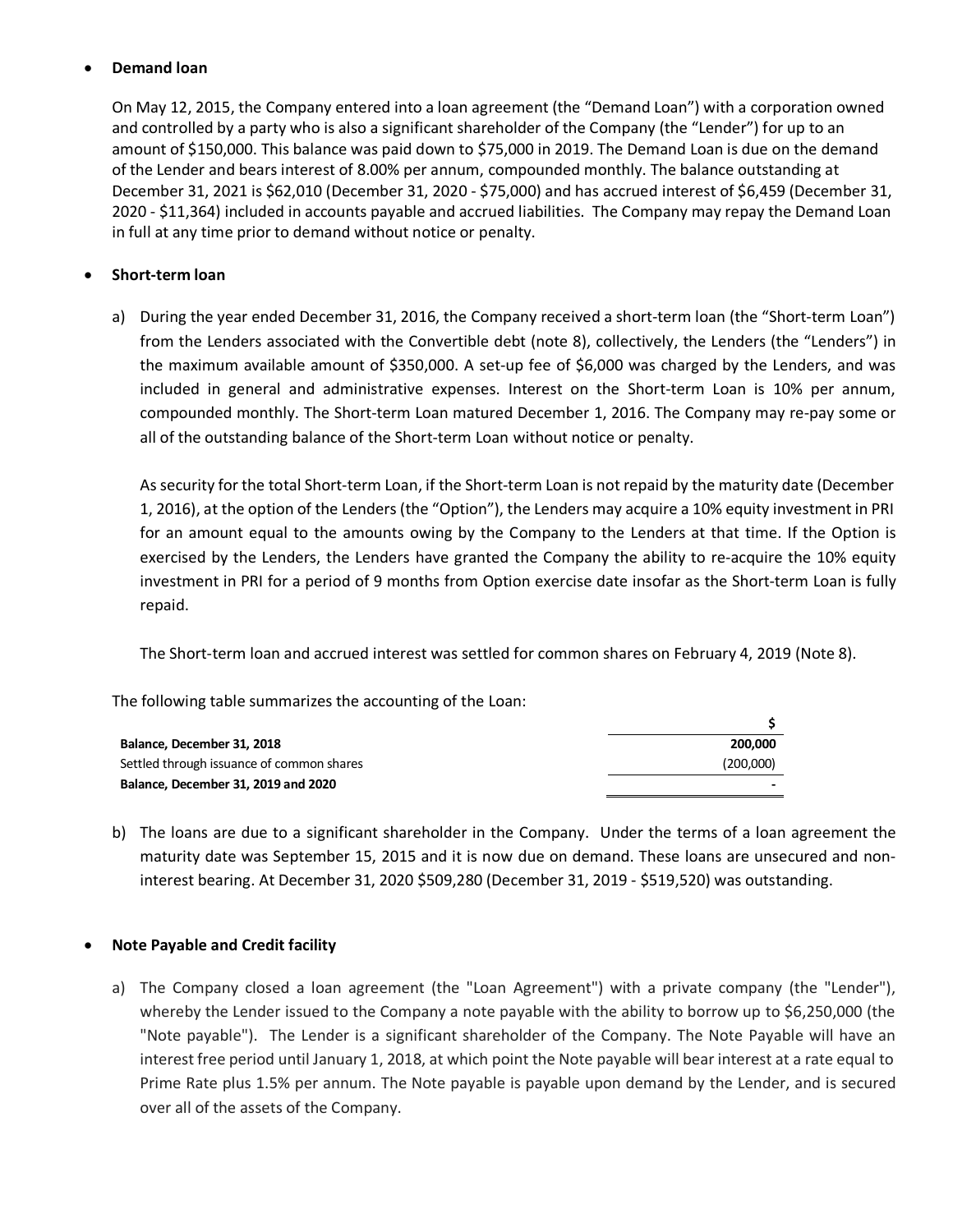At December 31, 2021 the total amount outstanding under the Loan is \$5,785,406, (December 31, 2020 - \$5,785,406), and during the period ended December 31, 2021, the Company incurred interest of \$273,568 (December 31, 2020 - \$287,811). Total accrued interest included in accounts payable and accrued liabilities is \$1,291,202 (December 31, 2020 - \$1,017,633).

b) The credit facility is due to a significant shareholder in the Company. The Credit facility may be drawn up to \$4,600,000. At December 31, 2021 the principal balance was \$4,003,444 (2020 - \$4,014,130) and unpaid interest included in accounts payable and accrued liabilities is \$1,911,816 (December 31, 2020 - \$1,552,298). Interest of \$461,808 (December 31, 2020 - \$458,558) was expensed in the consolidated statements of comprehensive loss. The Credit facility bears interest at 9% and repayment terms are at 35% of PRI gross revenues. The credit facility is secured by Deed of Trust and financing statements. At year end, the Company was not in compliance with repayment terms and as such, this credit facility has been classified as a current liability.

While the measures to address the Company's working capital deficiency outlined in the paragraphs above will help, it is noted that these measures alone will not resolve the working capital deficiency in its entirety and as such the Company will carry a working capital deficiency for the foreseeable future. As such there is the risk that the Company many not be able to meet all of its financial obligations. In the long term it will be necessary for the Company to establish sufficient cash flows from operations to completely resolve the working capital deficiency.

## **OFF BALANCE SHEET ARRANGEMENTS**

The Company is not party to any arrangements that would be excluded from the balance sheet.

## **RELATED PARTIES**

Related party transactions not disclosed elsewhere in these consolidated financial statements are as follows:

a) The following amounts are due from related parties:

During the year ended December 31, 1999, a promissory note for \$218,500 was issued by an officer of the Company to purchase shares of the Company bearing interest at 3% per annum with no fixed maturity date, unless the officer's employment is terminated or he is petitioned into bankruptcy wherein the note and accrued interest becomes immediately payable. During the year ended December 31, 2014, the Company revised the terms of the loan (the "Revised Promissory Note"), including fixed repayment terms and removing the term securing the note with 393,000 common shares of the Company. Historically the aggregate decline in the fair value of these common shares since the inception of the promissory note would offset the amount receivable (December 31, 2013 – fair value allowance \$240,789). Under the Revised Promissory Note, a balance of \$247,970, including the principal of \$218,500 and accrued interest, is payable by the officer to the Company. The payments were to commence on December 31, 2015, and be paid annually in \$50,000 tranches until December 31, 2018, with the final payment of \$47,970 due on December 31, 2019. Interest is accruing at 1% per annum, and is payable annually commencing December 31, 2015, concurrently with each principal payment. The officer may repay the principal amount in whole or in part at any time. As of December 31, 2020, the officer had not yet paid the initial instalment, and the payment term has been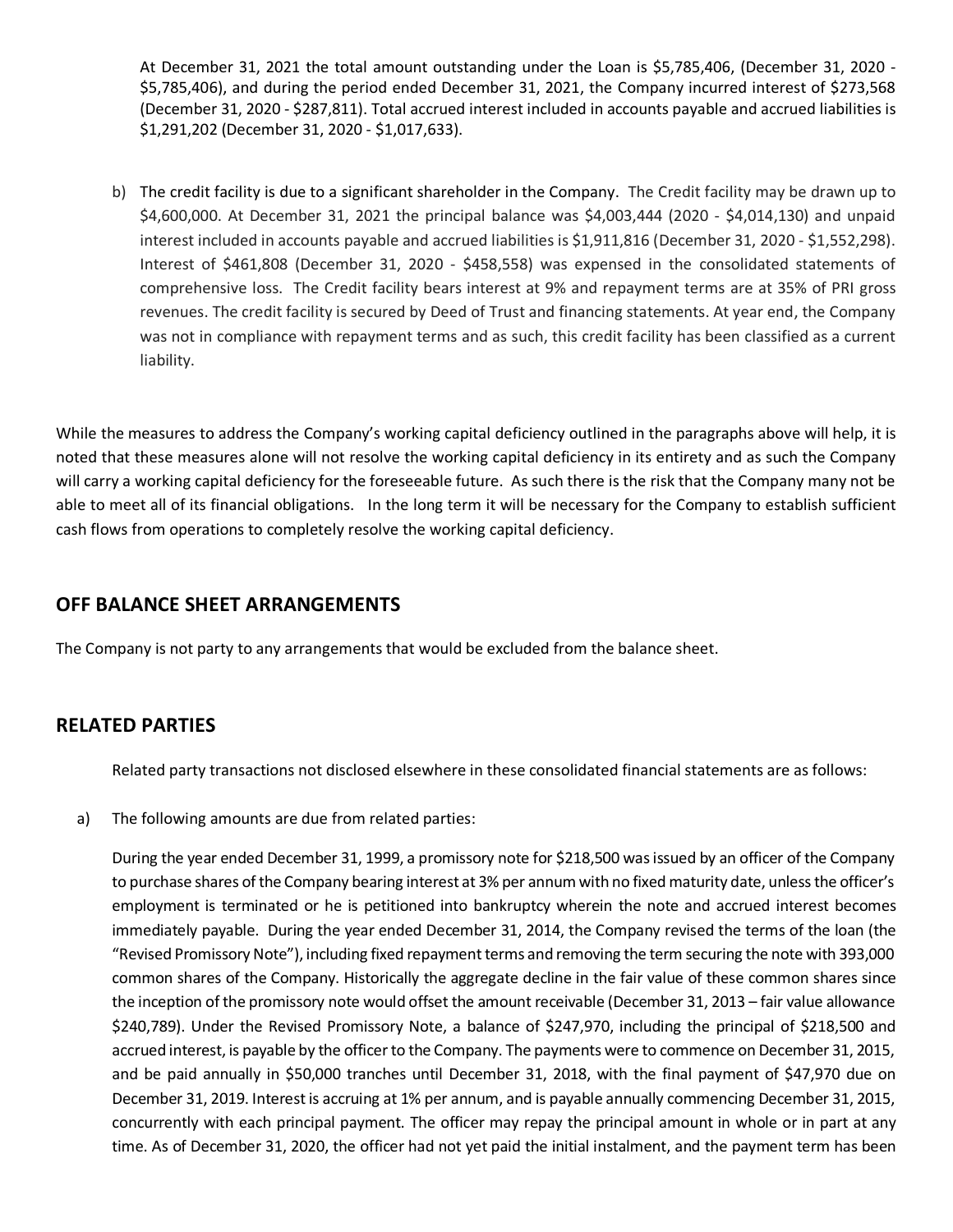extended to begin on December 31, 2021 with final payment due December 31, 2025. The officer has not yet paid the initial instalment due on December 31, 2021. The terms of the loan agreement do not provide the Company with recourse to ensure repayment. Thus, the share purchase loan has been presented as a deduction from equity.

- b) During the year ended December 31, 2020, an officer was advanced a total of \$255,470. During the year ended December 31, 2020, the officer repaid \$140,000 of this amount. The remaining balance of \$115,471 was repaid during the year ended December 31, 2021. At December 31, 2021, the balance owing from the officer in respect of this loan was \$nil (December 31, 2020 - \$115,471). Additional related party transactions not disclosed elsewhere in these consolidated financial statements are as follows:
	- (i) Aggregate fees of \$Nil (December 31, 2020 \$Nil) were charged by directors of the Company all of which was recorded in the consolidated statement of comprehensive loss.
	- (ii) Aggregate fees of \$36,000 (December 31, 2020 \$32,196) were charged by corporations, which are owned and controlled by other equity investors in PRI, and were all recorded as general and administrative costs.
	- (iii) Included in accounts payable at December 31, 2021 was \$1,674,087 owing to officers of the Company and corporations which are owned or controlled by a party that is a significant shareholder of the Company (December 31, 2019 - \$516,400).

### *Key management compensation*

During the year ended December 31, 2021, \$390,205 (December 31, 2020 - \$478,324) in management compensation was incurred. Of which, \$289,471 was recognized to the consolidated statement of comprehensive loss (December 31, 2020 – \$478,324) and \$100,734 was capitalized to property and equipment in the consolidated statement of financial position (December 31, 2020 - \$nil).

### *Corporate Cease Trade Orders*

Other than as set forth below, no director or proposed director of the Corporation is, or has been within the past ten years, a director or officer of any other company that, while such person was acting in that capacity:

- (i) was the subject of a cease trade or similar order or an order that denied the company access to any exemptions under securities legislation for a period of more than 30 consecutive days;
- (ii) was subject to an event that resulted, after that individual ceased to be a director or officer, in the company being the subject of a cease trade or similar order or an order that denied the company access to any exemptions under securities legislation for a period of more than 30 consecutive days; or
	- (iv) within a year of that individual ceasing to act in that capacity, became bankrupt, made a proposal under any legislation relating to bankruptcy or insolvency or was subject to or instituted any proceedings, arrangement or compromise with creditors or had a receiver, receiver manager or trustee appointed to hold its assets.

On May 5, 2016, the Alberta Securities Commission issued a cease trade order against the Corporation as a result of the Corporation's failure to file its annual audited financial statements, annual management's discussion and analysis, and certification of annual filings for the year ended December 31, 2015 (the "**2015 Unfiled Documents**"). The Corporation was also the subject of cease trade orders issued by the Ontario Securities Commission on May 10, 2016 and the British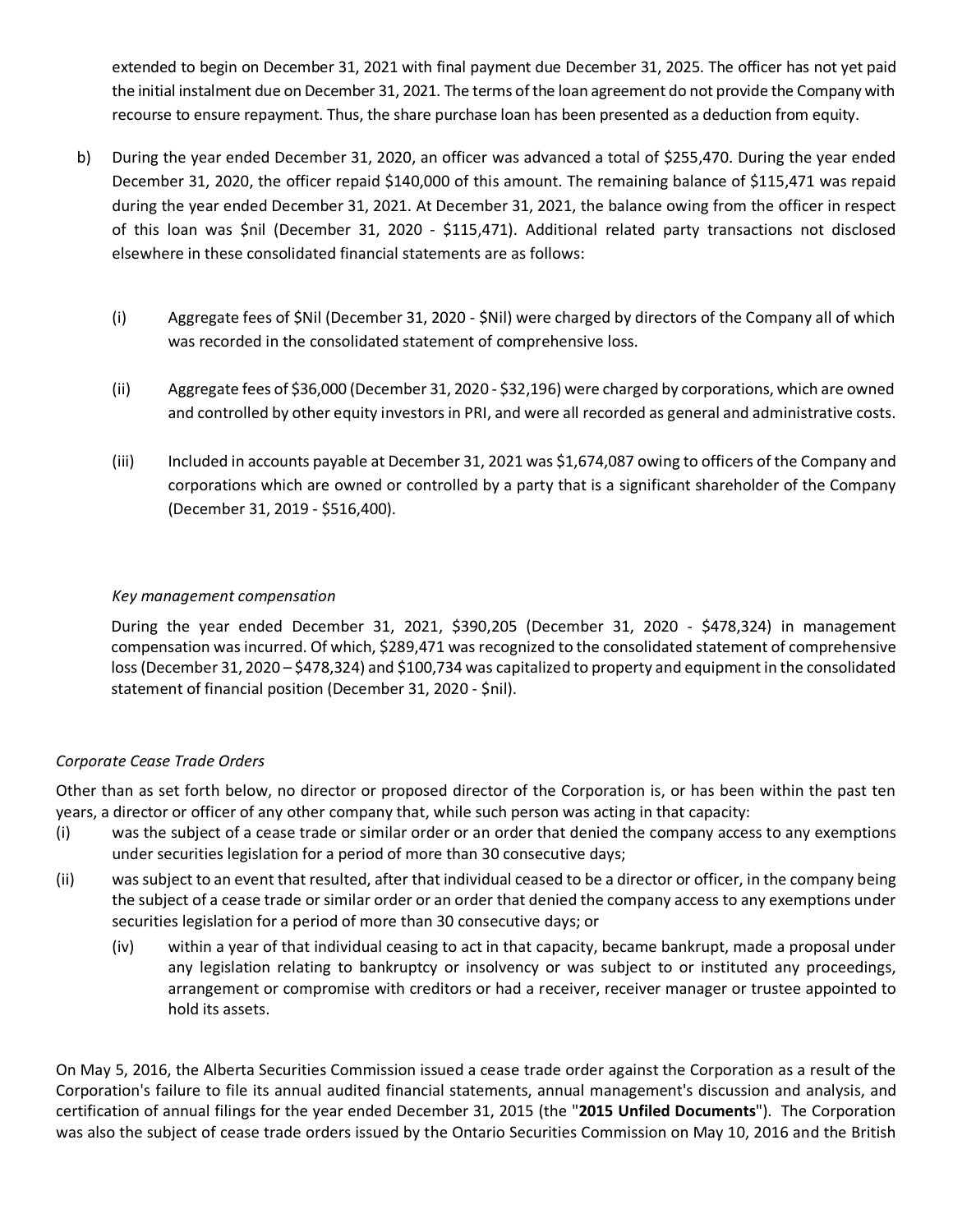Columbia Securities Commission on May 12, 2016 for failure to file its 2015 Unfilled Documents. On May 6, 2016 the TSXV suspended trading in the Corporation's securities as a result of the cease trade order issued by the Alberta Securities Commission. The 2015 Unfiled Documents were ultimately filed on August 2, 2016. The cease trade order was revoked by the Alberta Securities Commission on April 20, 2017 (and was automatically revoked in the other jurisdictions). All of the proposed directors of the Corporation were directors at the time such cease trade orders were issued.

On May 8, 2017, the Alberta Securities Commission issued a cease trade order against the Corporation as a result of the Corporation's failure to file its annual audited financial statements, annual management's discussion and analysis, and certification of annual filings for the year ended December 31, 2016 (the "**2016 Unfiled Documents**").

On May 25, 2017, further to the TSX Venture Exchange bulletin dated May 5, 2016, the cease trade orders issued by the Alberta Securities Commission dated May 5, 2016, and May 8, 2017, were revoked. At the opening, Friday, May 26, 2017, trading was reinstated in the securities of the company.

On May 3, 2022, the Alberta Securities Commission issued a management cease trade order against the management of the Corporation in connection with the proposed delayed filing of its annual financial statements for the year ended December 31, 2021.

On May 18, 2022, the Corporation applied to the Alberta Securities Commission requesting a management cease trade order against the management of the Corporation in connection with the proposed delayed filings of its Q1 financial statements for the quarter ended March 31, 2022.

In 2010, Budget Waste Inc. filed for CCAA proceedings. Kendall Dilling was a director of Budget Waste Inc at that time. Mr. Dilling currently serves as a director of Nexera.

## **COMMITMENTS**

- a) The Company raised capital through the issuance of flow-through shares in 2009, 2010 and 2011 which provided indemnity to the subscriber for additional taxes payable if the Company was unable to, or failed to, renounce the qualifying expenditures as agreed. The Company was not able to spend \$824,338 of the flow-through funds raised. The Company is exposed to costs for the indemnification of the subscribers. The Company has estimated a potential liability in the amount of \$291,628 at December 31, 2021 (December 31, 2020 - \$291,628). The Company has also estimated a potential liability for penalties and taxes in the amounts of \$16,399, (December 31, 2020 - \$16,399) that is included in accounts payable and accrued liabilities. The accrued amount is subject to measurement uncertainty due to the tax filing positions of the subscribers, their tax rates and the amount of personal taxes that may be payable and the interpretation of the indemnity agreement, which will not be known until potentially affected subscribers are reassessed for their tax positions by the Canada Revenue Agency and these amounts become known to the Company.
- b) During the year ended December 31, 2015, the Company settled a contingent liability totaling \$145,512 with a third party who performed oil field services for the Company. The obligation is secured by a take in kind revenue arrangement from one of its gas wells to and in favor of the third party in case of default. The settlement was fair valued at \$107,912 using Level II valuation techniques with a discount rate of 25%. The Company was required to make 35 monthly payments of \$4,300 starting July 1, 2015 to May 1, 2018 and final installment of \$3,800 to be paid on June 1, 2018. As of December 31, 2021 and 2020, the Company has not made payment in line with the agreed repayment schedule. Accordingly, the remaining balance of \$103,496 (2020 - \$111,496) is now considered as due on demand and is included in other liabilities. Given the Company's failure to settle the obligation pursuant to the agreed upon terms with the third party, additional interest and collection charges may be awarded by the courts if pursued.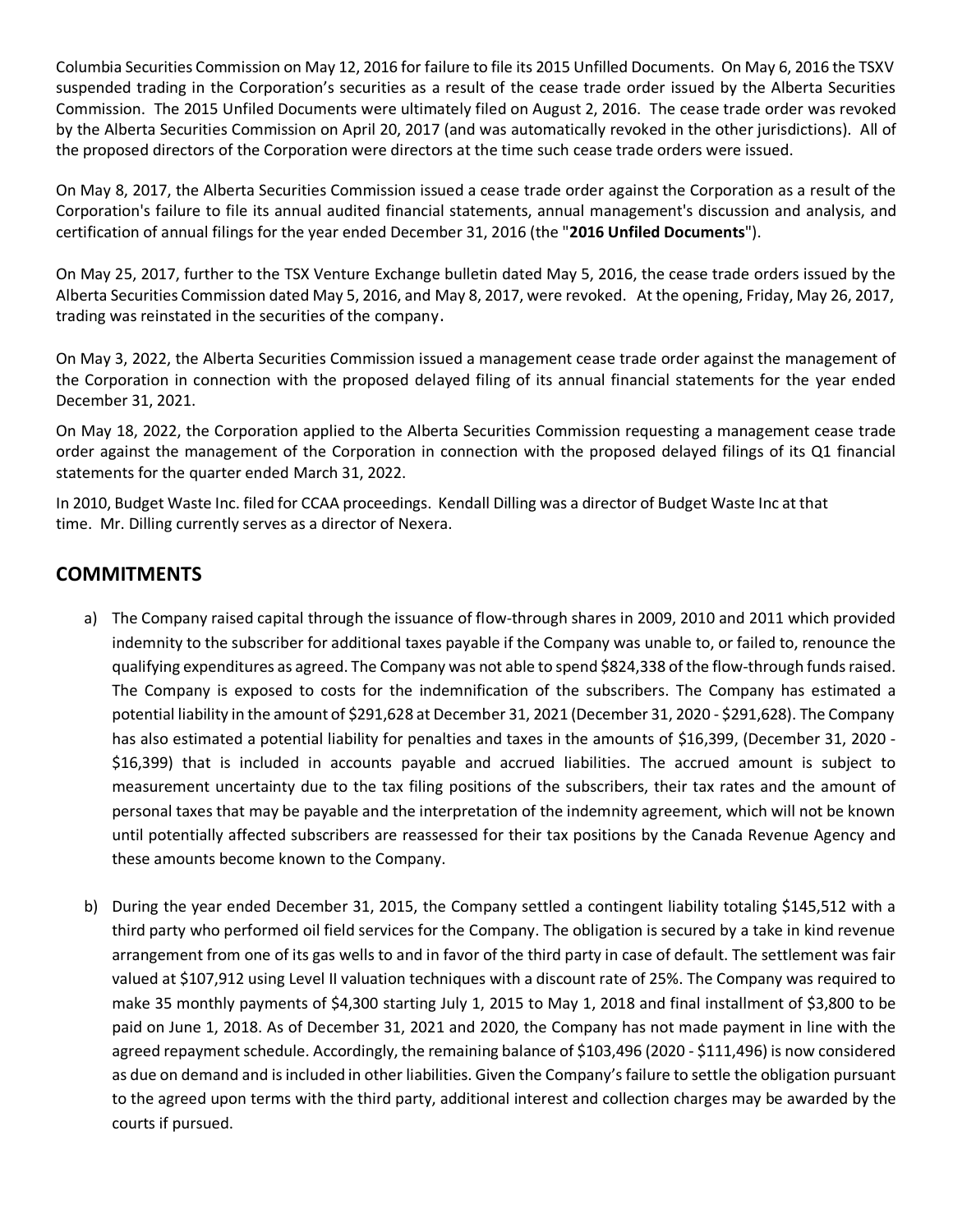c) A former supplier to the Company submitted a claim against Nexera for \$78,474 USD (\$98,446 CAD) of the amount the supplier is seeking for breach of a written agreement for well pumping equipment and services on a well situated in Guadalupe County, Texas in September of 2014. During 2017, the Company made a counter claim against the supplier asserting no liability based upon defective equipment having been leased by the Plaintiff. As at December 31, 2021 and 2020, no provision has been recognized in accordance with IAS 37 as there is no probable outflow of resources and no reliable estimate of an obligation can be made.

### **FINANCIAL RISK MANAGEMENT**

The Board of Directors oversees management's establishment and execution of the Company's risk management framework. Management has implemented and monitors compliance with risk management policies. The Company's risk management policies are established to identify and analyze the risks faced by the Company, to set appropriate risk limits and controls, and to monitor risks and adherence to market conditions and the Company's activities.

#### **a) Fair values**

The Company's financial instruments consist of cash, short-term investments, trade and other receivables, accounts payable and accrued liabilities, the shareholder indemnity, the note payable, the convertible debt, the short-term loan, credit facility, other liabilities, royalty obligation, and the demand loan.

| <b>Financial instrument</b>  | <b>Classification</b> | Carrying<br>value | <b>Fair value</b><br>\$ |
|------------------------------|-----------------------|-------------------|-------------------------|
|                              |                       | \$                |                         |
| Cash                         | Amortized cost        | 324,659           | 324,659                 |
| Short-term investments       | Amortized cost        | 337,624           | 337,624                 |
| Trade and other receivables  | Amortized cost        | 689,427           | 689,427                 |
| Accounts payable and accrued | Amortized cost        | 9,052,902         | 9,052,902               |
| liabilities                  |                       |                   |                         |
| Shareholder indemnity        | Amortized cost        | 291,628           | 291,628                 |
| Demand loan                  | Amortized cost        | 62,010            | 62,010                  |
| Credit facility              | Amortized cost        | 4,003,444         | 4,003,444               |
| Note payable                 | Amortized cost        | 5,785,406         | 5,785,406               |
| Other liabilities            | Amortized cost        | 103,496           | 103,496                 |
| Lease liability              | Amortized cost        | 39,231            | 39,231                  |
| Royalty obligation           | Amortized cost        | 190,170           | 190,170                 |
|                              |                       |                   |                         |

The significance of inputs used in making fair value measurements are examined and classified according to a fair value hierarchy. Fair values of assets and liabilities included in Level I are determined by reference to quoted prices in active markets for identical assets and liabilities. Assets and liabilities in Level II include valuations using inputs other than quoted prices for which all significant outputs are observable, either directly or indirectly. Level III valuations are based on inputs that are unobservable and significant to the overall fair value measurement.

At December 31, 2021, the current financial assets and liabilities approximate their fair value due to their current nature.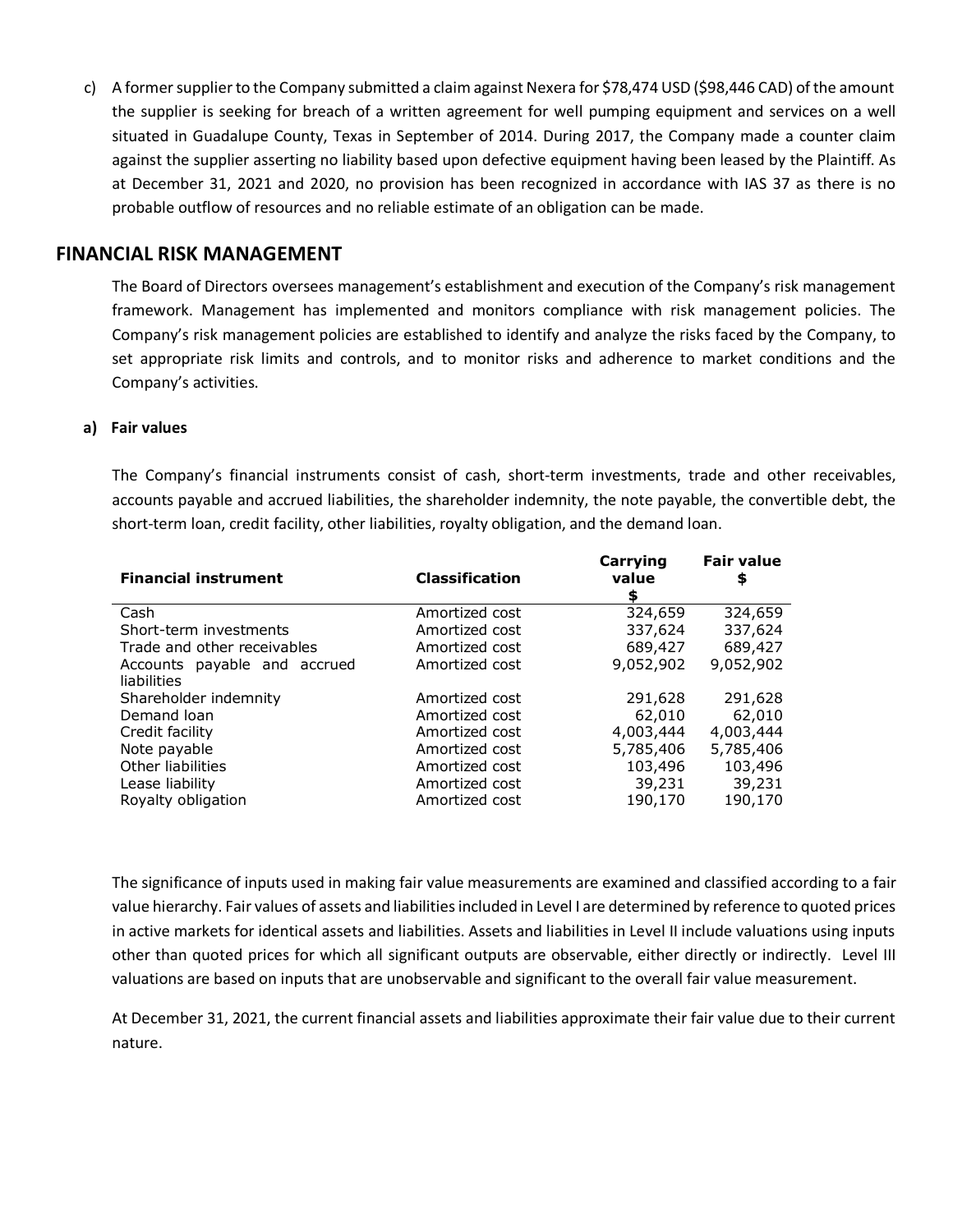b) Credit risk:

Credit risk is the risk of financial loss to the Company if a customer or counterparty to a financial instrument fails to meet its contractual obligations, and arises principally from the Company's receivables from joint interest partners and oil and natural gas marketers.

Virtually all of the Company's trade and other receivables are from companies in the oil and gas industry and are subject to normal industry credit risks. Credit risks arise principally from the amounts owing to the Company from oil and natural gas marketers and joint interest partners. Management does not believe that any significant concentration of trade and other receivables exists that will result in any loss to the Company based on clients' past history of default and forward looking estimates. Receivables from oil and natural gas marketers are normally collected on the 25th day of the month following production. The Company's policy to mitigate credit risk associated with these balances is to establish relationships with large marketers. However, the receivables are from participants in the petroleum and natural gas sector and collection of the outstanding balances is dependent on industry factors such as commodity price fluctuations and escalating costs. The Company does not typically obtain collateral from oil and natural gas marketers or others in the event of non-payment.

At December 31, 2021, the Company's trade and other receivables have been aged as follows:

|                      | December 31, 2021 | December 31, 2020 |
|----------------------|-------------------|-------------------|
| Days outstanding     | Ş                 |                   |
| $0-30$ days          | 140,153           | 135,571           |
| 31-60 days           | 119,726           | 34,557            |
| 61-90 days           | 37,046            | 10,984            |
| Greater than 90 days | 392.502           | 377,171           |
| Total                | 689.427           | 558,283           |
|                      |                   |                   |

Cash consists of cash bank balances held in both interest and non-interest bearing accounts. The Company manages credit exposure of cash by selecting financial institutions with high credit ratings.

Amounts outstanding for more than 90 days are considered past due. During the year ended December 31, 2021, the Company wrote off \$16,297 of trade and other receivables (December 31, 2020 – \$12,989). As at December 31, 2021, a provision for doubtful accounts of \$203,779 (December 31, 2020 - \$188,310) has been recorded against the greater than 90-day receivables.

### c) Liquidity risk

Liquidity risk is the risk that the Company will not be able to meet its financial obligations as they become due. At December 31, 2021, the Company's maximum exposure to liquidity risk is the total current liabilities of \$19,312,360 (December 31, 2020 - \$19,119,116).

The Company's approach to managing liquidity is to ensure, as far as possible, that it will always have sufficient liquidity through operations, debt financing, or raising equity to meet its liabilities when due, under both normal and stressed conditions, without incurring unacceptable losses or risking damage to the Company's reputation.

To achieve this objective, the Company prepares annual capital expenditure budgets, which are regularly monitored and updated as considered necessary. Further, the Company utilizes authorizations for expenditures on both operated and non-operated projects to further manage capital expenditures. The Company also attempts to match its payment cycle with collection of oil and natural gas revenue.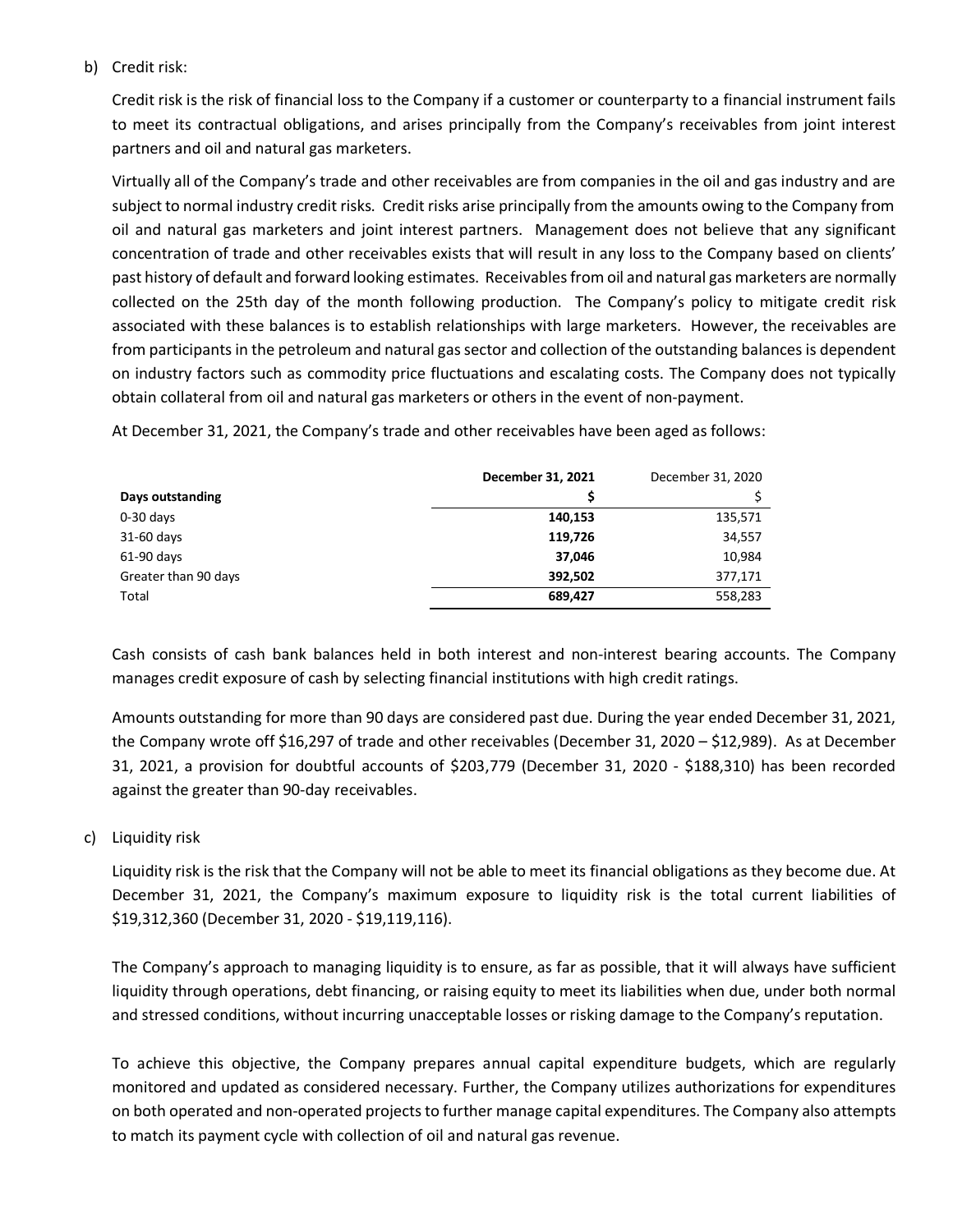#### d) Market risk

Market risk is the risk that changes in market prices, such as commodity prices, foreign exchange rates and interest rates will affect the Company's loss or the value of the financial instruments. The objective of market risk management is to manage and control market risk exposures within acceptable parameters, while maximizing returns.

### (i) Commodity price risk:

Commodity price risk is the risk that the fair value or future cash flows will fluctuate as a result of changes in commodity prices. Commodity prices for oil and natural gas are impacted by not only the relationship between the Canadian and United States dollar but also world economic events that dictate the levels of supply and demand. All of the Company's oil and gas production is sold at spot rates exposing the Company to the risk of price movements.

### (ii) Currency risk:

The Company is exposed to the financial risk related to the fluctuation of foreign exchange rates. The Company operates in Canada and the United States and a portion of its expenses are incurred in United States dollars. The Company does not hedge its exposure to fluctuations in the exchange rate. Future changes in exchange rates could have a material effect on the Company's business including its intended capital plans, its financial condition and results of operations.

Certain financial instruments of the Company are exposed to fluctuations in the United States dollar, including cash, trade and other receivables and accounts payable and accrued liabilities. As at December 31, 2020, an increase or decrease of 10% to the foreign exchange rate between the United States dollar and the Canadian dollar applied to the average level of United States denominated cash would have had approximately a \$30,000 (December 31, 2020 - \$32,400) impact on the Company's comprehensive loss for the year.

(iii) Interest rate risk:

Interest rate risk is the risk that future cash flows will fluctuate as a result of changes in market interest rates. As at December 31, 2021, all of the Company's debt, including the short-term loan, the convertible debt, the demand loan, the credit facility, and the note payable, bears fixed interest rates and accordingly, is not subject to market interest rate fluctuations.

The Company has no interest rate swaps or financial contracts in place as at or during the year ended December 31, 2021 or 2020.

#### d) Capital management

The Company's capital consists of shareholders' deficiency, the credit facility, the note payable, the loan, the convertible debt and working capital. The Company will adjust its capital structure to manage its current and future debt, drilling programs and potential corporate acquisitions through the issuance of shares, sourcing additional debt financing and adjustments to capital spending. The Company's objective for managing capital is to maximize long-term shareholder value by ensuring adequate capital to achieve the Company's objectives. The Company is not subject to any external capital requirements.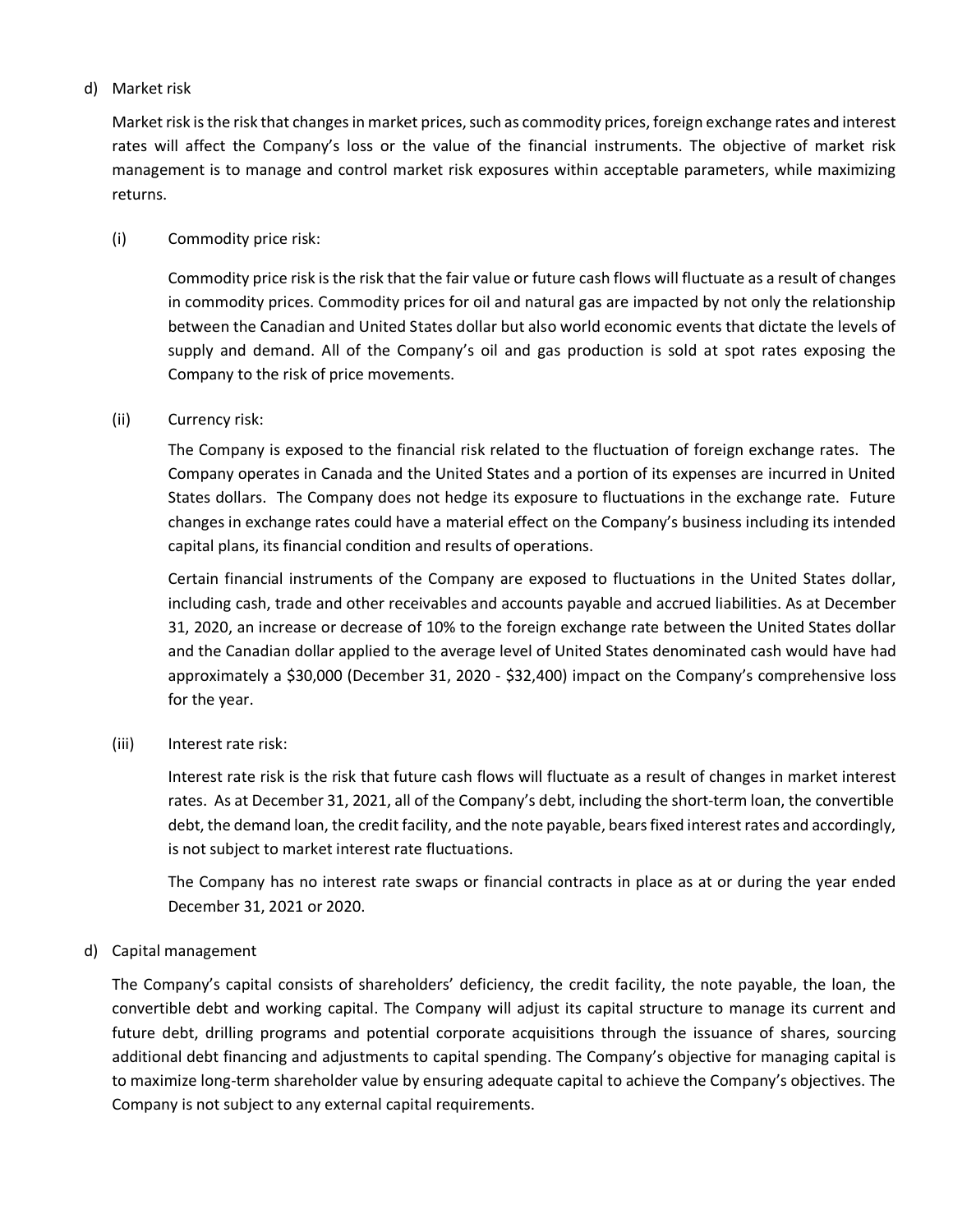Management reviews its capital management approach on an ongoing basis and believes its current approach is reasonable. There has been no change in management's approach to capital management during the year.

### **SEGMENTED INFORMATION**

The Company's primary operations are limited to a single industry being the acquisition, exploration for and development of petroleum and natural gas.

Product segmentation is as follows:

| Revenue                   | Oil       | <b>Natural Gas</b> | NGL's | Total     |
|---------------------------|-----------|--------------------|-------|-----------|
| December 31, 2021<br>(\$) | 1,220,518 | 124,426            | 8,256 | 1,353,200 |
| December 31, 2020<br>(4)  | 890,869   | 46,840             | 5,868 | 943,577   |

Geographical segmentation is as follows:

|                                        |               |                      | December 31, 2021 (\$) |
|----------------------------------------|---------------|----------------------|------------------------|
|                                        | Canada        | <b>United States</b> | Total                  |
| Petroleum and natural gas sales        | 144,048       | 1,209,152            | 1,353,200              |
| Depletion, depreciation and impairment | 13,425        | 436,530              | 449,955                |
| Net loss                               | (863,129)     | (3,477,924)          | (3,891,098)            |
| Property and equipment                 | 34,274        | 3,635,835            | 3,670,109              |
| <b>Total liabilities</b>               | 10,778,484    | 13,132,489           | 23,910,973             |
|                                        |               |                      |                        |
|                                        |               |                      |                        |
|                                        |               |                      | December 31, 2020 (\$) |
|                                        | Canada        | <b>United States</b> | Total                  |
| Petroleum and natural gas sales        | 81,193        | 862,364              | 943,557                |
| Depletion, depreciation and impairment | 34,568        | 3,566,292            | 3,600,860              |
| Net loss                               | (1, 116, 886) | (3,976,248)          | (5,093,134)            |
| Property and equipment                 | 37,584        | 2,272,019            | 2,309,603              |

## **OUTSTANDING SHARE DATA**

The Company is authorized to issue an unlimited number of common shares and an unlimited number of preferred shares issuable in series. As of the date hereof, the Company's issued share capital and the outstanding securities that are convertible into or exercisable or exchangeable for any voting or equity securities of the Company is as follows:

|               | May 30, 2022 | December 31, 2021 |
|---------------|--------------|-------------------|
| Common Shares | 62.434.122   | 62,434,122        |
| Warrants      | 13.333.330   | 13,333,330        |
| Stock Options | Nil          | Nil               |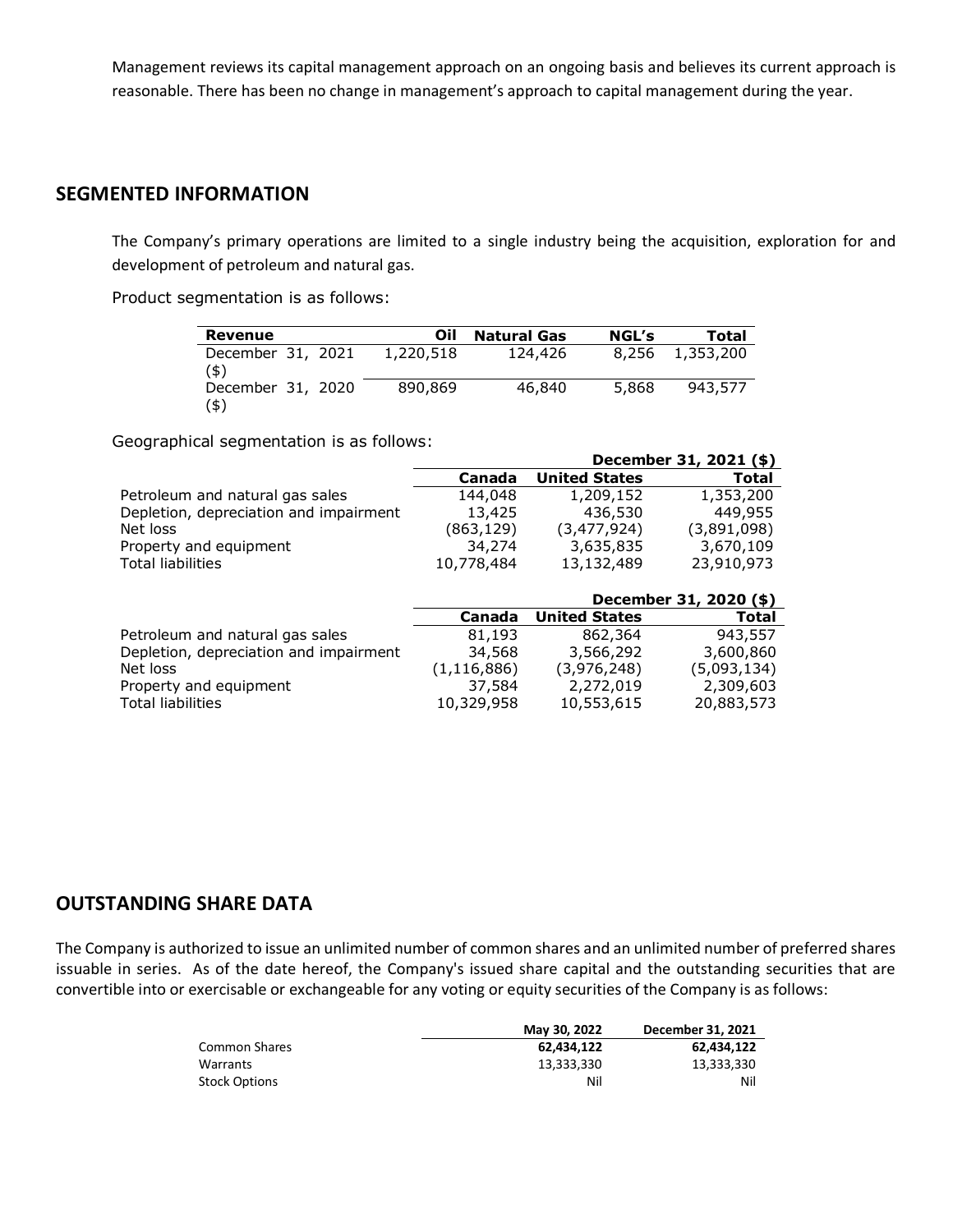### **Share capital**

a) Authorized

Unlimited number of common shares with voting rights Unlimited number of preferred shares, issuable in series

The Company underwent a 15-to-1 share consolidation in 2020 that has been retrospectively applied throughout these financial statements.

#### Issued

|                                                       | Number of            | Amount     |
|-------------------------------------------------------|----------------------|------------|
|                                                       | <b>Common Shares</b> |            |
| Balance, December 31, 2019                            | 23,606,892           | 14,469,283 |
| Private placement (iii)                               | 21,704,600           | 1,085,230  |
| Value of warrants pursuant to private placement (iii) |                      | (765, 898) |
| Share issue costs (iii)                               |                      | (8,002)    |
| Expiry of warrants (i and ii)                         |                      | 834,248    |
| Balance, December 31, 2020                            | 45,311,492           | 15,614,861 |
| Private placement (ii)                                | 13,333,330           | 800,000    |
| Value of warrants pursuant to private placement (ii)  |                      | (352, 265) |
| Share issue costs (ii)                                |                      | (23,050)   |
| Expiry of warrants (i)                                |                      | 765,898    |
| Shares issued for acquisition (iii)                   | 3,789,300            | 378,930    |
| Balance, December 31, 2021                            | 62,434,122           | 17,184,374 |

- (i) On December 16, 2020, the Company completed a private placement (the "Private Placement"), issuing 21,704,600 units (the "Unit"). Each Unit was issued at \$0.05 for total proceeds of \$1,085,230 and consists of one common share of the Company and one share purchase warrant (the "Warrant"). Each Warrant entitled the holder to purchase one additional common share of the Company at \$0.05 per share, exercisable for 1 year from the original issue date. The Company allocated \$765,898 of the unit value to warrants (note 10(c)). Pursuant to the Private Placement, the Company incurred \$8,002 in cash share issue costs, which was allocated to the shares. 21,704,600 units were issued to directors, officers, and existing shareholders. 11,759,600 units were issued to settle previous obligations and 7,195,000 units were issued in settlement of services rendered.
- (ii) On March 1, 2021, the Company completed a private placement (the "Private Placement"), issuing 13,333,330 units (the "Unit"). Each Unit was issued at \$0.06 for total proceeds of \$800,000 and consists of one common share of the Company and one share purchase warrant (the "Warrant"). Each Warrant entitled the holder to purchase one additional common share of the Company at \$0.10 per share, exercisable for 1 year from the original issue date. The Company allocated \$352,265 of the unit value to warrants (note  $10(c)$ ). Pursuant to the Private Placement, the Company incurred \$23,050 in cash share issue costs, which was allocated to the shares.
- (iii) On May 12, 2021 the Company issued 3,789,300 shares at \$0.10 for total price of \$378,930 to purchase 25% share of Production Resources Inc. ("PRI") and settle the debt owed to the seller. The Company is to pay \$100,000 US dollars in installments to complete the deal. This amount is included in accounts payable.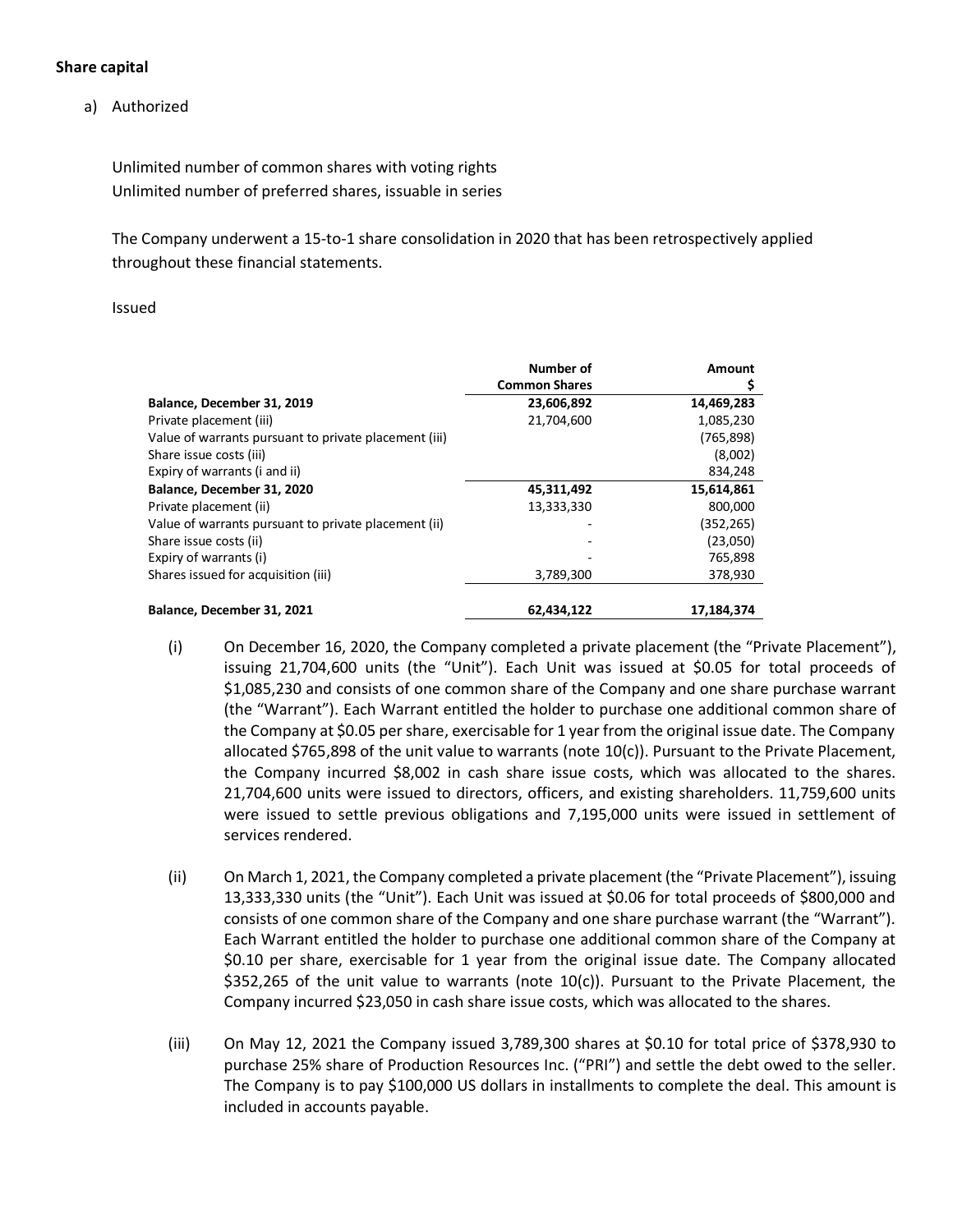#### b) Warrants

|                                           | Number of<br>warrants issued<br>and exercisable | Amount<br>\$ | Weighted<br>average<br>exercise price | Weighted<br>average<br><b>Remaining life</b> |
|-------------------------------------------|-------------------------------------------------|--------------|---------------------------------------|----------------------------------------------|
|                                           |                                                 |              |                                       | (years)                                      |
| Balance, December 31, 2019                | 3,888,889                                       | 834,248      | 0.05                                  | 1.0 <sub>1</sub>                             |
| Expiry of share purchase warrants         | (1,666,667)                                     | (388,928)    | 0.05                                  | 1.0                                          |
| Expiry of share purchase warrants         | (2,222,222)                                     | (445,320)    | 0.05                                  | 1.0                                          |
| Share purchase warrant issued (note 10(b) | 21,704,600                                      | 765,898      | 0.05                                  | 1.0                                          |
| Balance, December 31, 2020                | 21,704,600                                      | 765,898      | 0.05                                  | 1.0                                          |
| Share purchase warrant issued (note 10(b) | 13,333,330                                      | 352,265      | 0.10                                  | 0.16                                         |
| Share purchase warrant issued             | (21,704,600)                                    | (765,898)    | 0.05                                  | 1.0                                          |
| Balance, December 31, 2021                | 13,333,330                                      | 352,265      | 0.10                                  | 0.16                                         |

Warrants to acquire common shares outstanding at December 31, 2021 are as follows:

The fair value of the share purchase warrants granted during the year are estimated at the grant date using the Black-Scholes option pricing model and have been credited to warrants within shareholders' deficiency. A weighted average of the assumptions used in the calculation is noted below:

|                        | 2021    | 2020   |
|------------------------|---------|--------|
| Risk-free rate         | 0.25%   | 0.24%  |
| Expected life          | 1 year  | 1 year |
| Expected volatility    | 192%    | 174%   |
| Fair value per warrant | \$0.026 | \$0.03 |

Volatility was determined based on the Company's historical share prices.

#### d) Stock options

The Company established a share option plan (the "Plan") for the benefit of officers, directors, employees and consultants of the Company. Under the Plan, the number of common shares to be reserved and authorized for issuance pursuant to options granted under the Plan cannot exceed 10% of the total number of issued and outstanding shares of the Company. The term, the vesting period and the exercise price are determined at the discretion of the Board of Directors. However, the maximum option term shall not exceed five years.

The following table summarizes information about the Company's stock options outstanding at December 31, 2021 and 2020:

|                                        | December 31, 2021        |                          | December 31, 2020 |                |
|----------------------------------------|--------------------------|--------------------------|-------------------|----------------|
|                                        |                          | Weighted                 |                   | Weighted       |
|                                        |                          | average                  |                   | average        |
|                                        | Number of                | exercise price           | Number of         | exercise price |
|                                        | options                  |                          | options           |                |
| Stock options, beginning of year       | $\overline{\phantom{0}}$ | $\blacksquare$           |                   |                |
| Expired                                | -                        | $\overline{\phantom{a}}$ |                   |                |
| Stock options outstanding, end of year |                          | -                        |                   |                |

As at December 31, 2021, all stock options have expired.